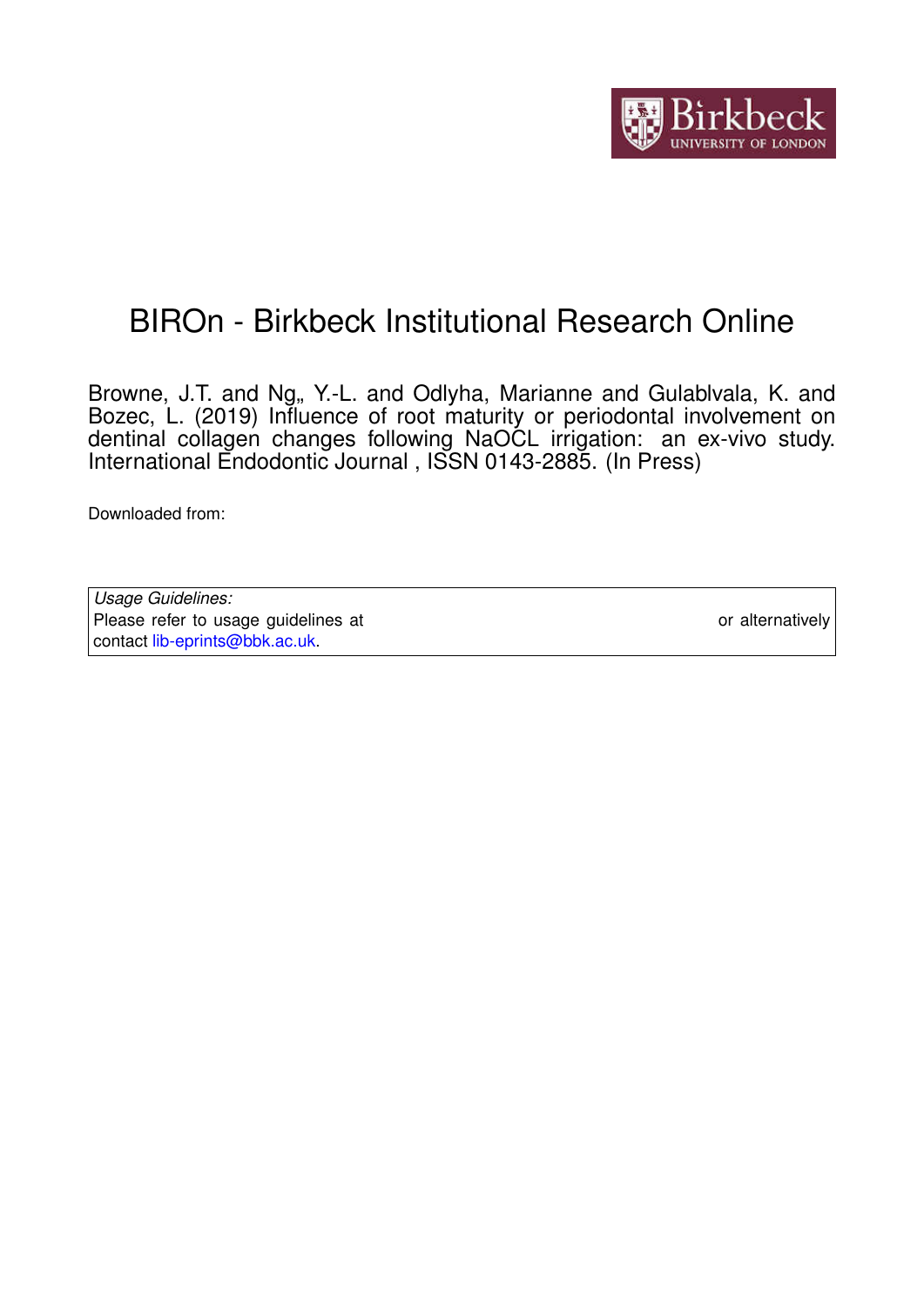**Influence of root maturity or periodontal involvement on dentinal collagen changes following NaOCl irrigation: an** *ex-vivo* **study.**

# **Browne JT<sup>1</sup> , Ng Y-L 1 , Odlyha M<sup>3</sup> , Gulabivala K<sup>1</sup> , Bozec L2, 4**

<sup>1</sup>Unit of Endodontology, Divisions of Restorative Dental Science, UCL Eastman Dental Institute, University College London, London, UK

<sup>2</sup>Biomaterials & Tissue Engineering, UCL Eastman Dental Institute, University College London, London, UK

<sup>3</sup> Department of Biological Sciences, Birkbeck, University of London, London, UK

<sup>4</sup> Faculty of Dentistry, University of Toronto, Toronto, Canada

**Running title**: Radicular depth of NaOCl effect on dentine collagen

**Keywords:** Sodium hypochlorite, dentine, collagen, FTIR, root maturity, periodontal

disease

# **To whom correspondence should be addressed;**

Dr Y-L Ng, Unit of Endodontology, UCL Eastman Dental Institute, 256 Grays Inn Road, London WC1X 8LD United Kingdom

| Tel:        | 020 3456 1233  |
|-------------|----------------|
| <b>Fax:</b> | 020 3456 2371  |
| E-mail:     | y.ng@ucl.ac.uk |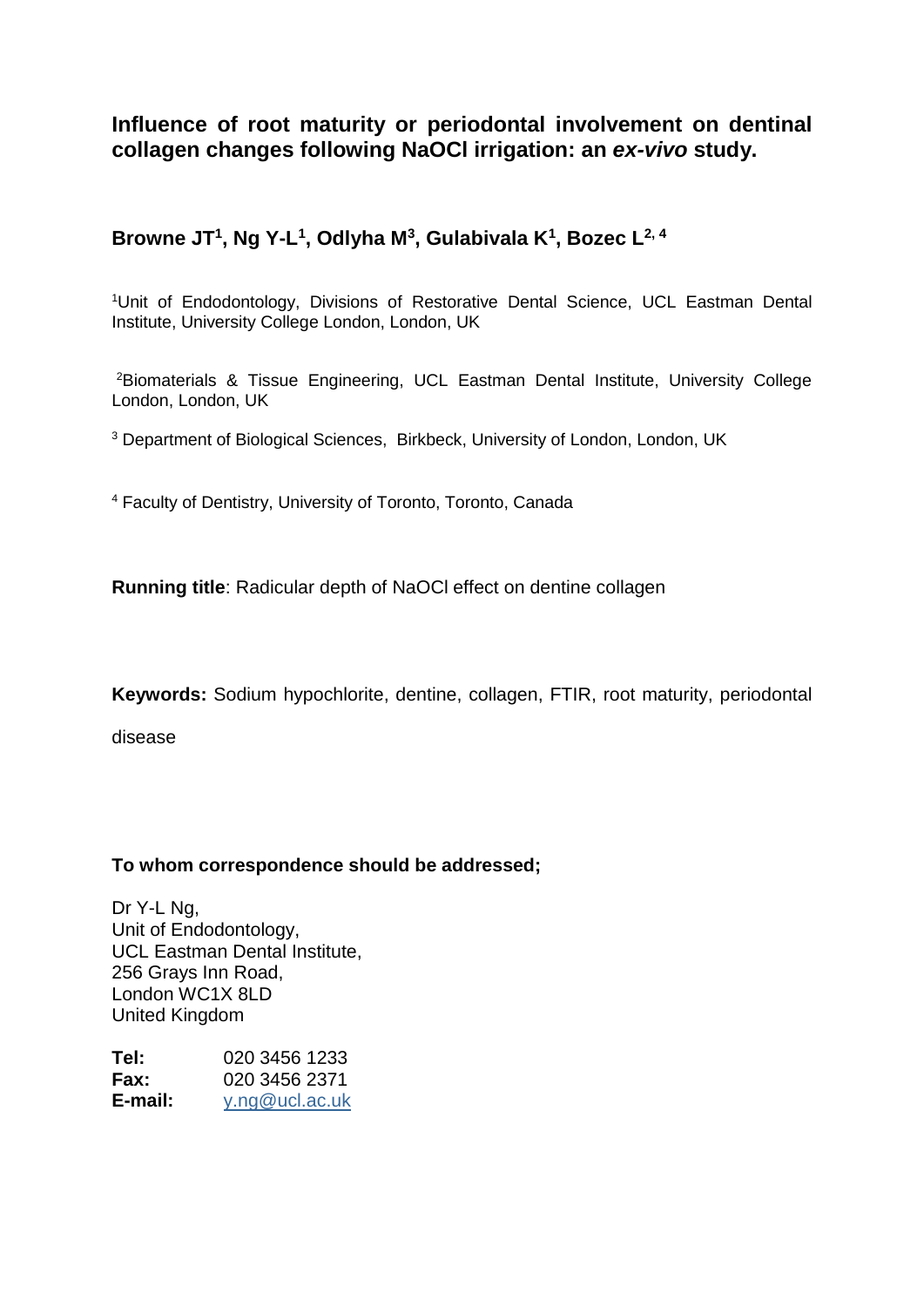# **Abstract**

**Aims**: To refine FTIR protocol for detection of NaOCl-induced dentinal collagen changes using an *ex vivo* irrigation model, and to apply it to determine the collagen change within 0.5mm of canal or root surfaces, with or without mature roots or periodontal involvement.

**Methodology:** Extracted human roots were irrigated with control saline (n=3) or 5% NaOCl (n=3) and sectioned into transverse discs for FTIR analyses, 0.5mm from both the canal lumen and root surface, before and after surface-treatment with 17% EDTA. Amide I/phosphate and amide II/phosphate absorbance ratios were compared using the Wilcoxon sign rank test. Mature roots without periodontal involvement were irrigated with: saline (n=7), 5% NaOCl  $(n=7)$ , or 5% NaOCI+17% EDTA  $(n=7)$ ; those with periodontal involvement  $(n=7)$  or immature roots (n=7) were irrigated with 5% NaOCl. Dentine discs were then prepared for FTIR analyses. The effects of irrigant/root-maturity/periodontal involvement were analysed using linear mixed models.

**Results**: FTIR analyses of the irrigated samples revealed significant (*P* < 0.05) reduction in collagen bands near the canal lumen after NaOCl irrigation using surface-EDTA treated samples. Irrigation with test solutions resulted in significant (P < 0.0001) dentinal collagen changes in the mature roots, whilst those in the immature roots were significantly (*P* < 0.05) greater compared with the mature roots with or without periodontal involvement; but there were no difference between the latter groups.

**Conclusion**: EDTA surface-treatment of polished dentine surfaces enhanced FTIR detection of NaOCl-induced collagen changes. Both root maturity and irrigation protocol influenced the ability of NaOCl to alter dentinal collagen up to 0.5mm from the canal lumen.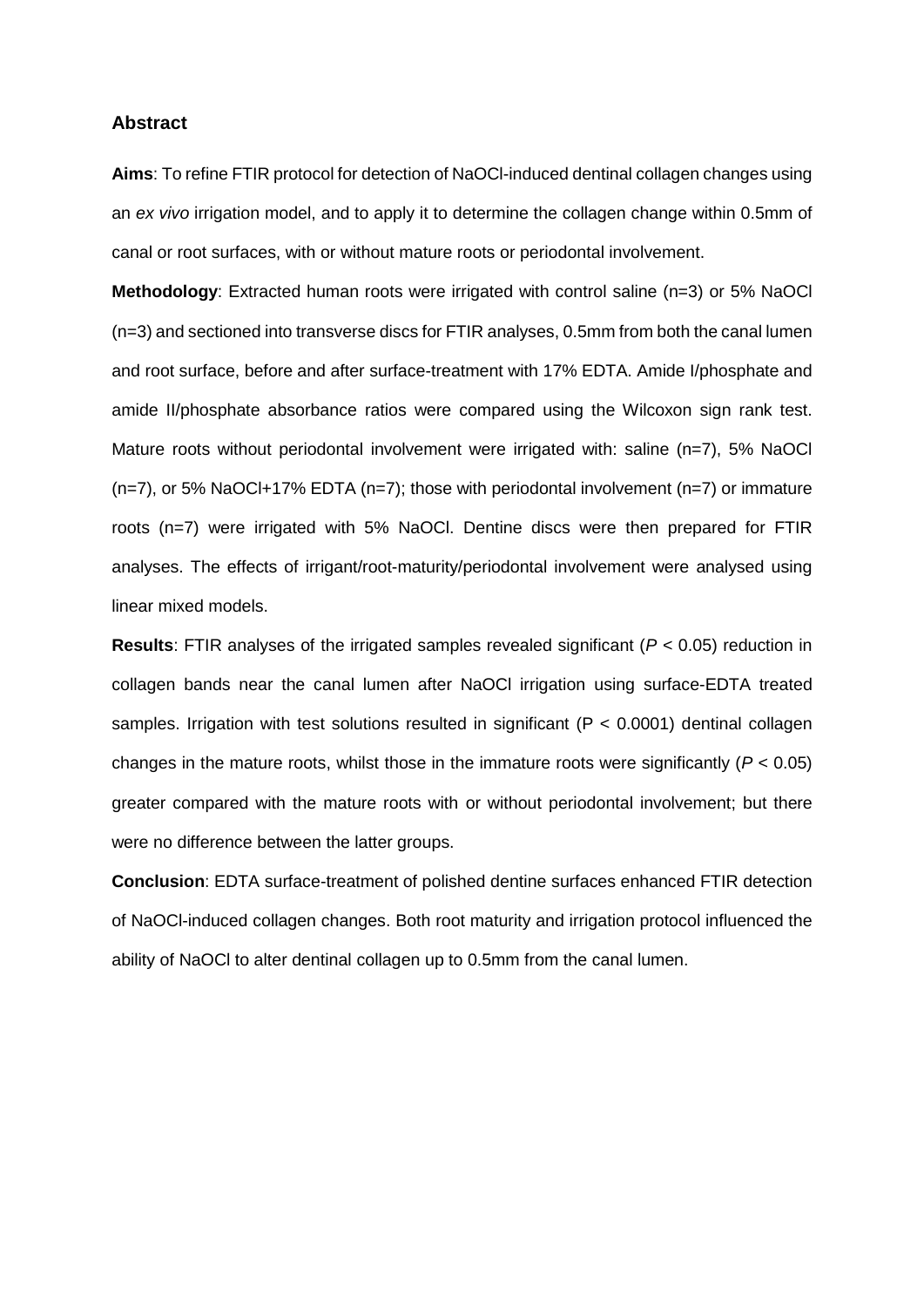# **Introduction**

The use of sodium hypochlorite and ethylenediaminetetraacetic acid for root canal debridement is known to weaken dentine (Sim *et al*. 2001, Grigoratos *et al*. 2001, Rajasingham *et al.* 2010) through chemical changes in the organic and inorganic phases of the tissue (O'Driscoll *et al.* 2002, Pascon *et al.* 2012, Ramirez-Bommer *et al*. 2018) and is a deemed an unintentional consequence during root canal treatment.

Fourier Transform Infrared (FTIR) spectroscopy has been successfully employed to assess changes caused by NaOCl within dentine (Di Renzo *et al.* 2001a,b, Amarie *et al*. 2012, Tartari *et al*. 2017, Ramirez-Bommer *et al*. 2018). A key effect of NaOCl on dentine is denaturation of dentinal collagen and the organic component of the dentine matrix (Hu *et al.* 2010, Zhang *et al*. 2010a,b, Tartari *et al.* 2016). By monitoring changes in the IR absorption frequencies following NaOCl exposure, it is possible to assess the depth of any changes due to root canal irrigation (Morgan *et al*. 2019).

EDTA chelates calcium ions in hydroxyapatite crystals and facilitates demineralisation of dentine to approximately 20-50 µm in the root canal system (von der Fehr & Östby 1963, Fraser 1974, Verdelis *et al.* 1999). Di Renzo *et al.* (2001b) used photoacoustic FTIRS to examine deproteination by NaOCl and found rapid removal, within 2 mins, of exposed collagen but much slower removal of unexposed (covered by hydroxyapatite) collagen. Ramirez-Bommer *et al.* (2018) estimated the depth of effect in dentine alternately exposed to NaOCl and EDTA using FTIR and found that NaOCl reduced the collagen content of pulverised dentine powder rapidly within the first four minutes of reaction, leading to a plateauing effect, thereafter. Conversely, EDTA continuously reduced the phosphate content of dentine over twenty-four hours and exposed the collagen content in the process. The depth of hypochlorite reaction was 16±13 µm after 10 minutes exposure. The depth of EDTA reaction increased with duration of exposure (19 $\pm$ 12 µm by 10 minutes, 27 $\pm$ 13 µm by 60 minutes, and 89 $\pm$ 43 µm by 24 hours) and also by pre-treatment with NaOCl (62±28 µm by 10 minutes). NaOCl/EDTA/NaOCl alternated treatment resulted in an estimated further 62±28 µm plus 7±4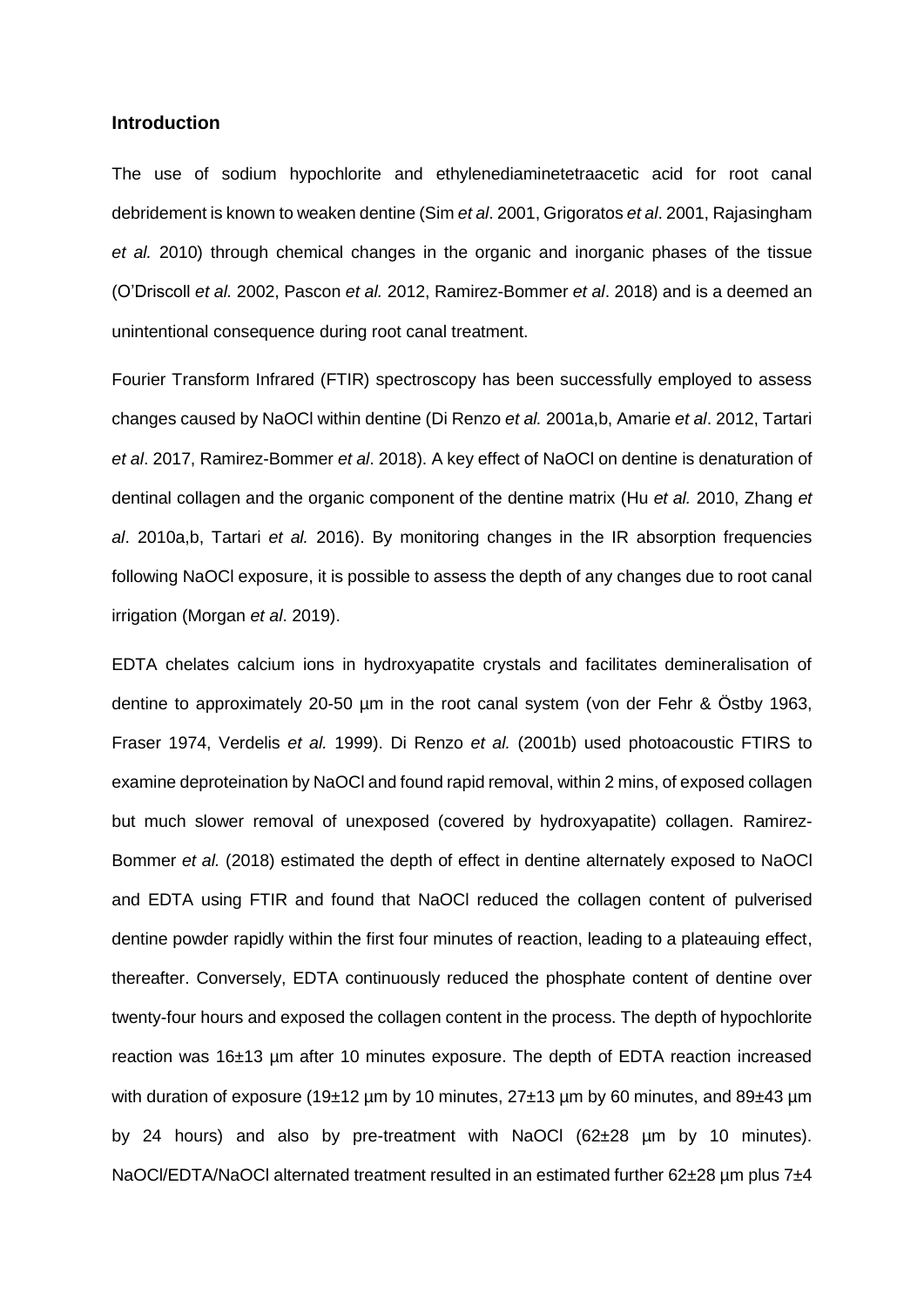µm thick collagen-depleted surface compared to the 16±13 µm depletion by initial NaOCl treatment, alone. Di Renzo *et al.* (2001), likewise, found that maleic acid demineralised dentine uniformly below the surface.

Morgan *et al*. (2019) established an FTIR protocol for judging the depth of effect of NaOCl irrigation in teeth. NaOCl was found to degrade the structure of the collagen triple helix within dentine, however, the presence of the mineralised matrix appeared to offer some protection from this degradation. Based on the *ex vivo* experimental model used, the effect of NaOCl on dentinal collagen extended to at least 0.5 mm into dentine.

It was hypothesised that the depth of collagen denaturation may be affected by the patency of the dentinal tubules, leading to an irregular boundary, rather than by direct progressive degradation of the intertubular dentine matrix that may result in a more distinct boundary. It was speculated that comparison of the depth of effect on collagen in mature *versus* immature teeth, as well as those periodontally involved (possibly having greater dentinal sclerosis), may help to answer this question. Prior to testing this hypothesis, it was decided to refine the FTIR protocol used by Morgan *et al.* (2019) further, to enhance signal detection by surface treatment of the dentine with EDTA to reduce any smear layer left after polishing the sample. The aim of this study was to adopt the refined FTIR protocol to determine the depth of NaOCl effect on collagen in teeth with or without mature roots or periodontal involvement. The null hypothesis for this study was that root canal irrigation with 5% NaOCl (with or without additional irrigation with 17% EDTA) in teeth with different root maturities or periodontal involvement, would induce no significant changes in dentinal collagen within 0.5 mm of the canal wall depth (measured by Amide I/phosphate and amide II/phosphate absorbance ratios based on FTIR spectrum).

# **Materials and Methods**

### *Collection and storage of teeth*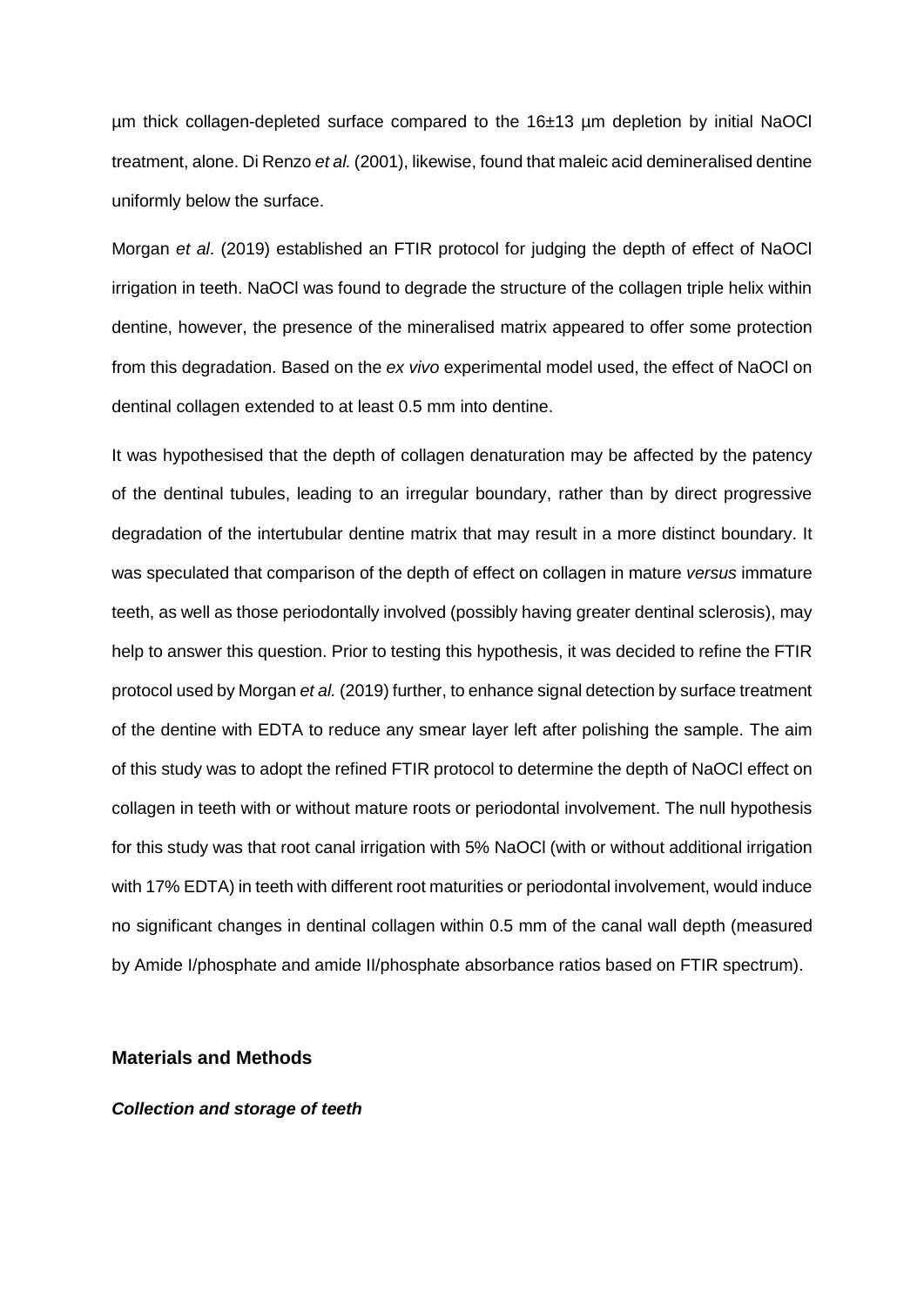Ethical approval was granted for the use of extracted teeth from the UCL Eastman Biobank (Study number: 1301). Intact single-rooted premolars with mature roots (apical constriction < 0.7 mm, Andreasen *et al.* 1986) and absence of periodontal disease, teeth with mature apices with extensive loss of periodontal support, and teeth with immature roots (apical constriction >1.2 mm, Andreasen *et al.* 1986) extracted for orthodontic reasons were collected. They were stored in 70% ethanol and kept in a refrigerator at 5ºC until processing. Those free of caries and cracks based on inspection under an operating microscope at ×6 magnification (Urban microscope, DP Medical Systems, Chessington, UK) were selected for experimentation.

# *Effect of EDTA pre-treatment of sample surfaces on FTIR detection of dentinal collagen changes*

# *Selection and preparation of teeth*

Six intact single-rooted premolars with mature roots (apical size < 0.7 mm) were randomly allocated to saline (control) ( $n = 3$ ) or NaOCl ( $n = 3$ ) irrigation groups. The pulp chambers were accessed to allow straight-line access to the canals, their lengths determined by advancing a file until visible at the apex and the canals prepared to 0.5 mm short of the canal terminus. A combination of Flexo-files® and rotary ProTaper® instruments (Dentsply-Sirona, Ballaigues, Switzerland) were used according to manufacturer's instructions to a size and taper corresponding to the F3 instrument. Patency filing was used in all teeth and deionised water as the irrigant between each instrument, with the teeth hand-held and maintained moist throughout.

Following completion of canal preparation, the apices were sealed with composite resin (XRU Herculite®, Kerr Corporation, Orange, CA, USA) and embedded in clear epoxy resin (Specifix 40®, Struers Ltd., Solihull, UK) using a cylindrical mould. Upon completion of resin set, the cusp tips were flattened with a diamond bur to provide a reproducible reference point.

The prepared canals were then irrigated with saline ( $n = 3$ ) or 5% NaOCl (confirmed by iodometric titration) (n = 3) according to a standardised protocol using a 3 mL Monoject® syringe (Tyco Healthcare, Gosport, UK) with a 30 gauge Maxi-Probe® needle (Dentsply Rinn,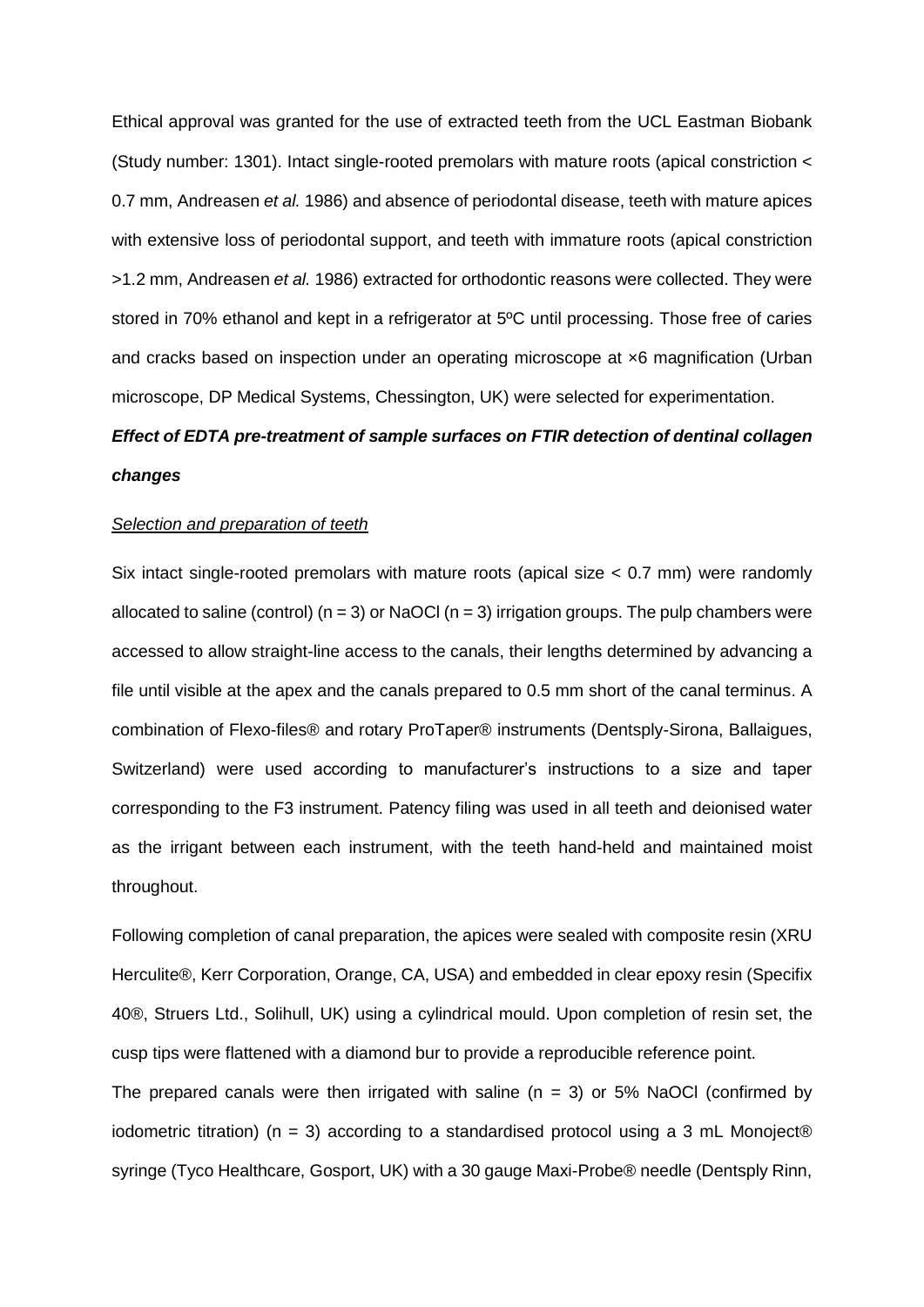Elgin, IL, USA). A rubber stop on the needle allowed accurate placement of the tip, 7 mm from the coronal reference. The canals were irrigated with 3 mL of 5% NaOCl or saline, as designated, by emptying the solution at the predetermined level in a delivery time of 1 minute with a push-pull motion of the needle. The canals were then left to soak in the irrigant for a further 4 minutes. This process was repeated four more times. There was a total exposure time of 25 minutes and a volume of 15 mL irrigant. The canals were then washed with 6 mL of deionised water.

#### *Preparation of dentine discs for FTIR analysis*

Following irrigation, the tooth roots within the resin cylinders were sectioned transversely into dentine discs at 6 mm and 9 mm below the coronal reference point using a diamond microtome (Leica Model 1600®, Leica, Wetzlar, Germany) to create a single 3 mm thick disc. The disc was then polished on the coronal side with Struers Labopol 5® (Struers Ltd.) with increasingly fine grade silicon carbide abrasive discs from 500 to 2400 grit and diamond polishing paste (Diapro®, Struers Ltd.). Two lines were scored on the sectioned and polished surfaces with a scalpel blade from the canal lumen towards the cemento-dentinal junction. The two lines were designated A (lingual) and B (buccal). The discs were then ultrasonicated for 30 minutes in deionised water and dried with paper towels (Lotus Hand Towels, Georgia Pacific, Bolton, UK). The lengths of the lines were measured and considered as the thickness of the dentine on the respective sides.

# *ATR-FTIR analysis of the sectioned and polished surface*

ATR-FTIR analysis was carried out using the Perkin Elmer 2000® FTIR spectrometer with an ATR accessory SensIR Technologies DuraScope® (SensIR Technologies, Danbury, CT, USA) following the protocol described by Morgan *et al*. (2019). ATR-FTIR is used to probe surface properties of materials rather than their bulk properties. The penetration depth, or the depth from which the IR signal is generated, is in the range of microns. The DuraScope® is a small diamond ATR accessory fitted with a zinc selenide internal reflectance element (IRE) held at 45° to the incident beam. This ATR accessory gives access to a 38x video-magnified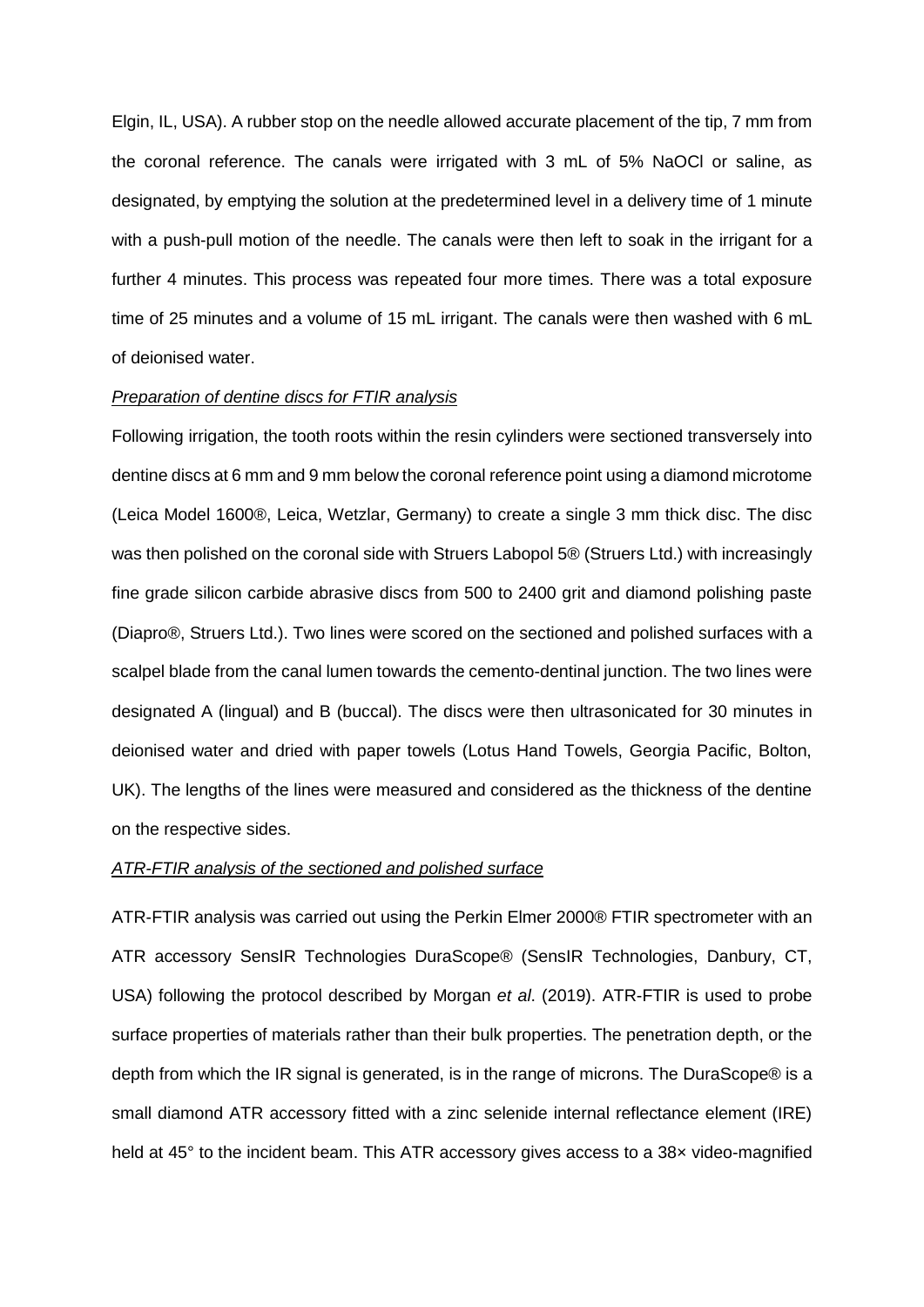image of the sample and thus allowed careful positioning of the samples in relation to the IRE. An integrated force readout system allows the user to reproducibly return to the same pressure each time. ATR spectra were recorded with the polished side of the sample in contact with the IRE (contact pressure: 3 bar)and at two points along each engraved line on the sample, the first 0.5 mm from the canal lumen (inner) and the second 0.5 mm from the root surface (outer). These markers were used to accurately place the sample under the IRE with the help of the video-magnified image. The FTIR sampling area around each point had a radius of 0.5 mm. The amount of overlap of the FTIR sampling sites (radius 0.5 mm) was therefore evaluated. If the dentine thickness was less than 2 mm, it was considered that the 2 sampling sites overlapped. Spectra were recorded in the range 4000 to 800 cm<sup>-1</sup>. Twelve scans were obtained for each spectrum with a resolution of 4 cm<sup>-1</sup>.

Once all the spectra had been recorded, they were analysed using GRAMS32 AI® (Thermo Scientific, Waltham, MA, USA) software as described by Morgan *et al*. (2019). The peak maxima absorbance for the amide I (1650 cm<sup>-1</sup>), amide II (1550 cm<sup>-1</sup>), and phosphate (1010 cm<sup>-1</sup>) peaks were recorded from the spectra which were all offset from 0 to 1800 cm<sup>-1</sup> prior to recording the absorbance.

### *FTIR analysis of the sectioned and polished surface with 17% EDTA surface treatment*

The sectioned and polished surfaces of all samples were then treated with 17% EDTA solution prepared following a standard protocol. One millilitre of EDTA was pipetted onto the polished transverse surface and left for 30 seconds before being washed off with copious amounts of deionised water. The discs were blotted dry with paper towels. The specimens were again subjected to FTIR analysis. The peak maxima absorbance for the amide I (1650 cm<sup>-1</sup>), amide II (1550 cm<sup>-1</sup>), and phosphate (1010 cm<sup>-1</sup>) peaks were recorded as previously described.

# *Determination of the NaOCl effect on collagen within 0.5 mm of canal wall or root surface depth*

#### *Allocation and preparation of samples*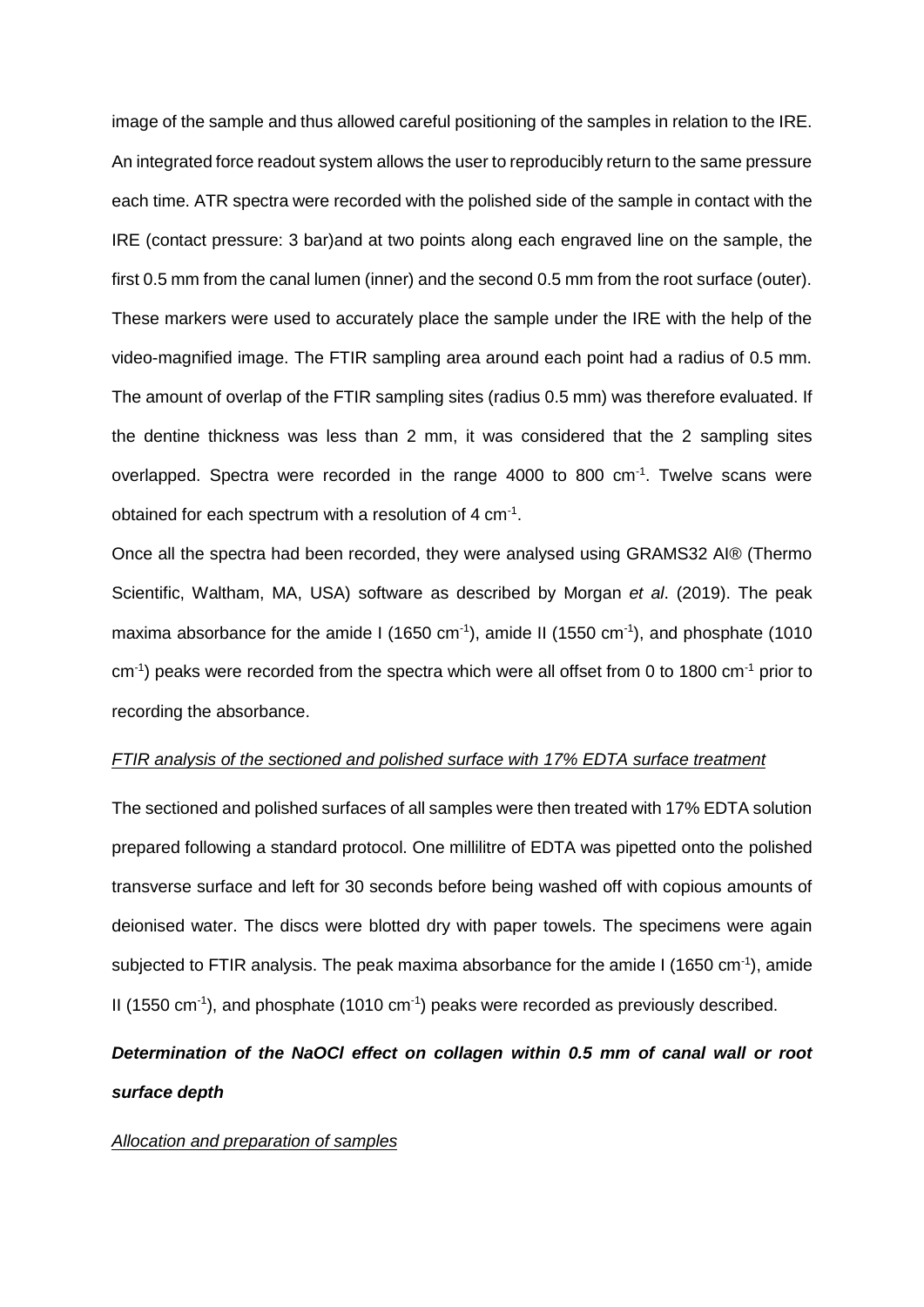Teeth with mature roots and absence of periodontal disease (mature-NP); teeth with mature apices with extensive loss of periodontal support (mature-P) and teeth with immature roots were randomly allocated to one control and four experimental groups (n = 7 each; Table 1).

All pulp chambers ( $n = 35$ ) were accessed, root canals prepared and embedded in resin as previously described using deionised water as the irrigant between each instrument. Three different irrigation protocols were tested in the mature-NP roots: saline (control group 1); 5 % NaOCI (groups 2); 5 % EDTA + 17 % EDTA (group 5). The 5% NaOCI protocol was also tested in mature-P (group 3) and immature roots (group 4). The irrigation protocols were performed as previously described; for the 5% NaOCl + 17 % EDTA group, the canals were firstly flushed with 5 % NaOCl (6 mL), followed by 17 % EDTA (3 mL); and finally, with 5 % NaOCl (6 mL). In total, the canals were irrigated with 12 mL of NaOCl and 3 mL of 17% EDTA with a total of 25 minutes contact time.

### *FTIR analysis*

Dentine discs were prepared and labelled and the polished surfaces were treated with 1 mL of 17 % EDTA as previously described. The discs were placed in an ultrasonic bath of deionised water for 30 minutes, removed and blotted dry with clean, sterile paper towels. The dentine thickness from the canal lumen to the root surface was measured for each side of each disc as previously described; the mean dentine thickness for each group was also calculated. Any overlapping of the inner and outer sampling sites and their extent were also determined. The FTIR spectra for all samples were processed and spectral graphs for each group were visually compared as before. The peak maxima absorbance for the amide I (1650  $cm<sup>-1</sup>$ ), amide II (1550 cm<sup>-1</sup>), and phosphate (1010 cm<sup>-1</sup>) peaks were recorded as previously described.

# *Data analysis*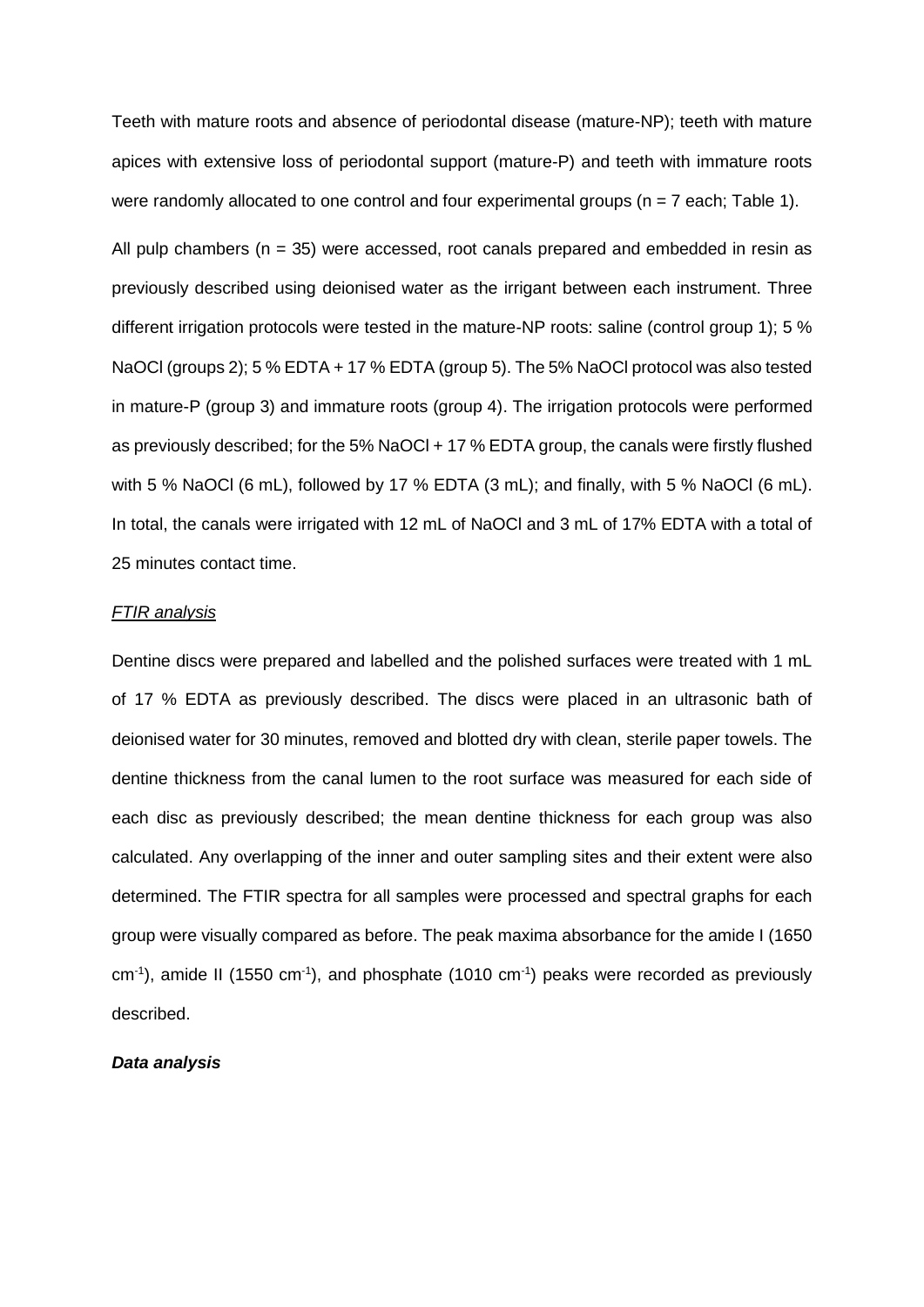The spectra data were processed using Microscoft® Excel® worksheet 2016 (Microsoft Limited, Microsoft Campus, Thames Valley Park, Reading, UK). The data were analysed using STATA 12 (STATA Corporation: College Station, TX, USA).

The amide I/phosphate and amide II/phosphate absorbance ratios for the outer and inner spectra from sides A and B, respectively, were calculated. From this, the relative outer *versus* inner absorbance ratios for amide I/phosphate and amide II/phosphate ratios were calculated for each side of each specimen, respectively.

Kolmogorov-Smirnov and Shapiro-Wilk tests for Normality (IBM SPSS version 21) were used to test the hypothesis that the data did not fulfil the assumption of normal distribution.

*For evaluation of the effect of sample surface treatment with EDTA on FTIR spectra*, the absorbance ratios of amide I/phosphate or amide II/phosphate before and after surface treatment with EDTA, stratified by the saline and NaOCl groups (n=3), were compared using Wilcoxon signed rank test (IBM SPSS version 21).

*For evaluation of the influence of canal irrigant, and root maturity/periodontal involvement*, firstly non-parametric Kruskal-Wallis test (IBM SPSS version 21) was used to compare the *outer* amide I/phosphate or amide II/phosphate absorbance ratios amongst control and experimental groups to confirm NaOCl irrigation had no effects on the outer sample sites. Secondly, four general linear mixed models (STATA 12) were used to analyse: (1) the effects of irrigant (saline, NaOCl, NaOCl+EDTA) on dentine of mature root without periodontal involvement; and (2) the influence of root maturity/periodontal involvement (immature, mature without periodontal involvement, mature with periodontal involvement) on the effect of 5% NaOCl irrigation on root dentine. The relative outer/inner absorbance ratios of amide I/phosphate or amide II/phosphate were used as the dependant variable whilst the dentine thickness, and the clustering effect of the measurements taken from side A and B of the same specimen and tooth were accounted for in the models.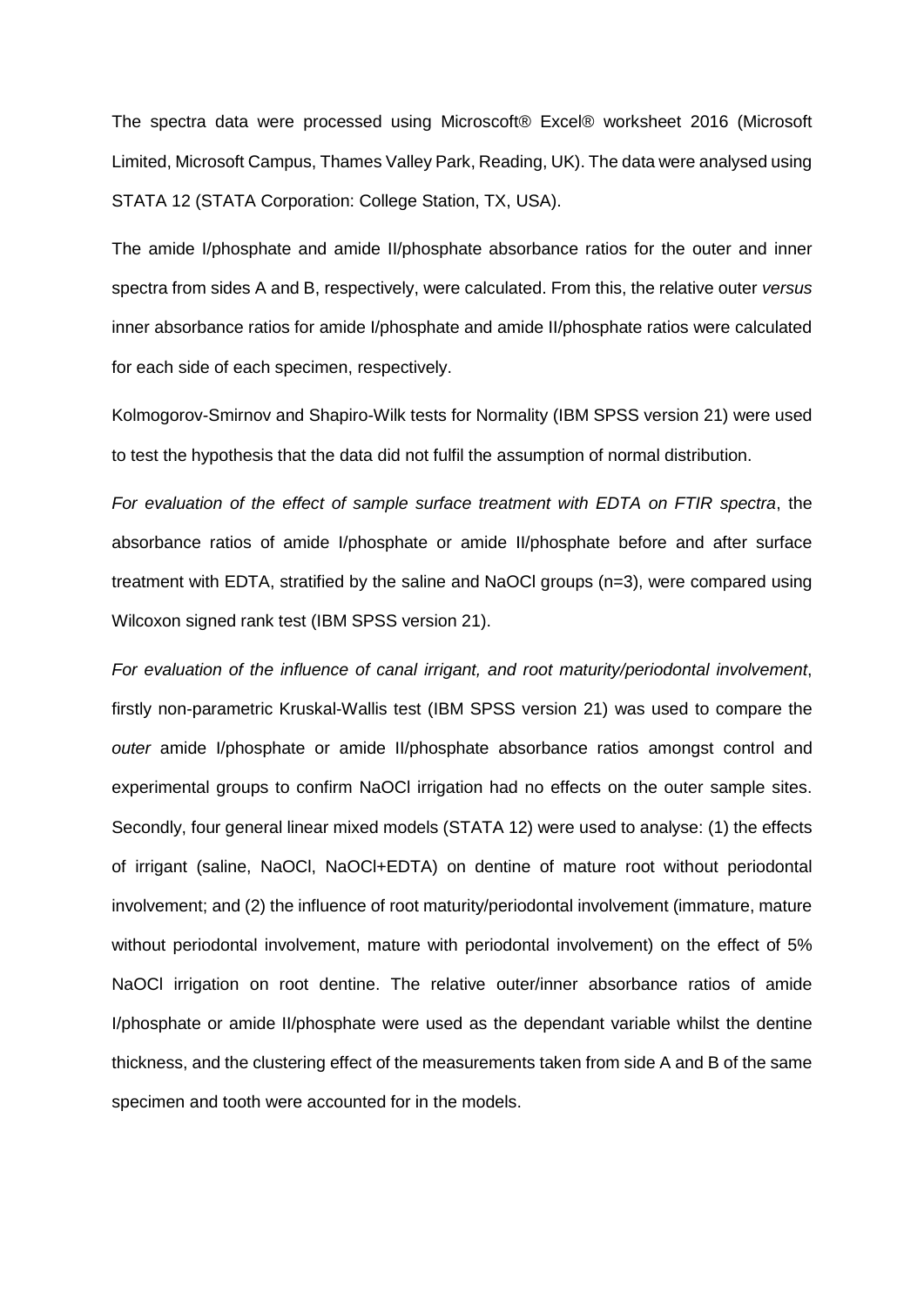# **Results**

# *Effect of EDTA pre-treatment of sample surfaces on FTIR signal detection of dentinal collagen changes*

### *The extent of overlap between outer and inner sampling sites on dentine discs*

The thickness of dentine at each side of each disc ( $n = 6$ ) ranged from 1.9 to 2.5 mm with a mean greater than 2 mm. Only one side of one sample had dentine thickness of less than 2 mm, indicating overlap of the inner and outer FTIR sampling sites for that sample.

# *Spectral analysis*

The spectra for the saline-irrigated samples before and after 17 % EDTA surface treatment demonstrated no obvious difference between the outer and inner aspects (Figure 1a&b). The spectra for the NaOCl-irrigated samples before surface treatment with EDTA (Figure 2a) demonstrated a similar spectral appearance to the saline-irrigated samples with no obvious difference between the outer and inner sampling sites. However, following EDTA surface treatment, the absorbance intensities for the amide I and amide II bands were visibly lower at the inner sampling site compared to the outer sampling site (Figure 2b).

### *Comparison of absorbance ratios before and after surface EDTA treatment*

The mean values of the amide I/phosphate and amide II/phosphate absorbance ratios at the inner and outer sampling sites, before and after surface EDTA treatment, stratified by salineand NaOCl-irrigated samples are presented in table 2. Wilcoxon sign rank tests revealed no significant difference between the outer *versus* inner: amide I/phosphate (*P* = 0.9, *P* = 0.2, respectively); or the amide II/phosphate ( $P = 0.9$ ,  $P = 0.3$ , respectively) absorbance ratios for the saline-irrigated samples, regardless of EDTA surface treatment (Table 2).

For the NaOCl-irrigated group, spectra taken before EDTA surface treatment displayed no significant difference between the inner and outer absorbance ratios for amide I/phosphate (*P*  $= 0.5$ ), and amide II/phosphate ( $P = 0.5$ ) ratios. However, after EDTA surface treatment, the differences between the inner and outer sampling site absorbance ratios for amide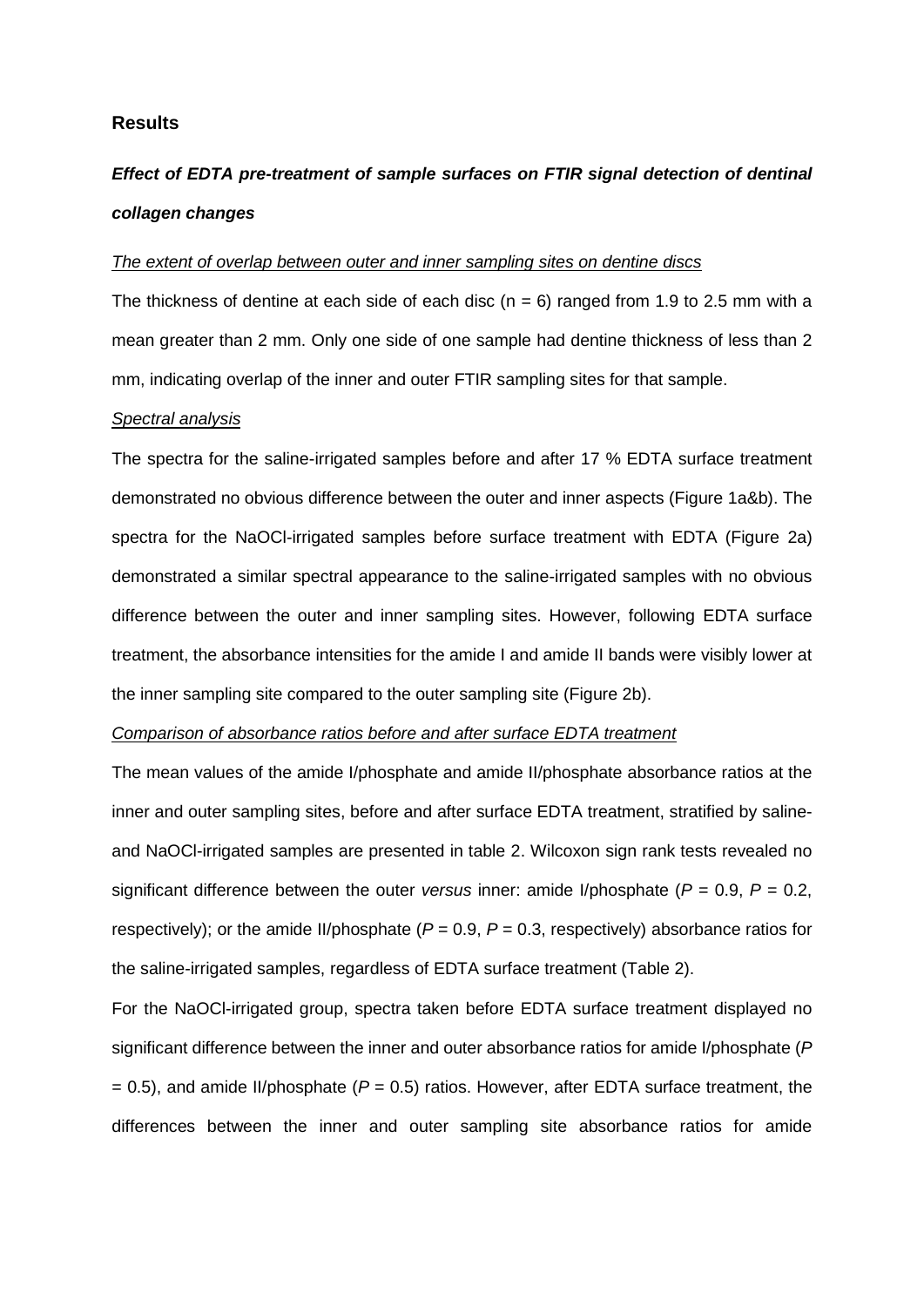I/phosphate ( $P = 0.03$ ) and amide II/phosphate ( $P = 0.03$ ) were significant at the 5% level (Table 2).

# *Depth of NaOCl effect on collagen in teeth with or without mature roots or periodontal involvement*

# *The extent of overlap between outer and inner FTIR sampling sites on dentine discs*

The mean dentine thickness for each group was greater than 2 mm, ranging from 2.1 mm for the immature roots to 2.6 mm for the mature roots with periodontal involvement; the thickness of individual sides of dentine discs ranged from 1.6 to 3.2 mm. On 10 sides, the dentine thickness was less than 2 mm, indicating overlap between the inner and outer FTIR sampling sites (1 mm in diameter). These occurred as follows: in the mature roots without periodontal involvement, saline-irrigated group (3/14), NaOCl-irrigated group (2/14), NaOCl+EDTAirrigated group (2/14); and in the immature roots irrigated with NaOCl (3/14). The amount of overlap ranged from 0.1 mm to 0.4 mm. The mature periodontally-involved roots did not have any sampling site overlaps.

#### *Spectral analysis*

The spectra for the mature roots without periodontal involvement and irrigated with saline (n = 7) had the same appearance on the inner and outer sampling sites (Figure 3a). There was no visible reduction in either the amide I or amide II absorbance band intensities from the outer to the inner aspects.

The spectra for all other groups presented a different picture. The mature roots without periodontal involvement irrigated with NaOCl ( $n = 7$ ) (Figure 3b) or with NaOCl+EDTA ( $n = 7$ ) (Figure 4c) had the same appearance at the *outer* sampling sites as those for the saline group. However, there was a visible reduction in the amide I and amide II absorbance band intensities at the *inner* sampling sites. A similar picture was evident for the mature roots with periodontal involvement irrigated with NaOCI ( $n = 7$ ) (Figure 3d), and immature roots irrigated with NaOCI  $(n = 7)$  (Figure 3e).

# *Comparison of outer absorbance ratios by groups*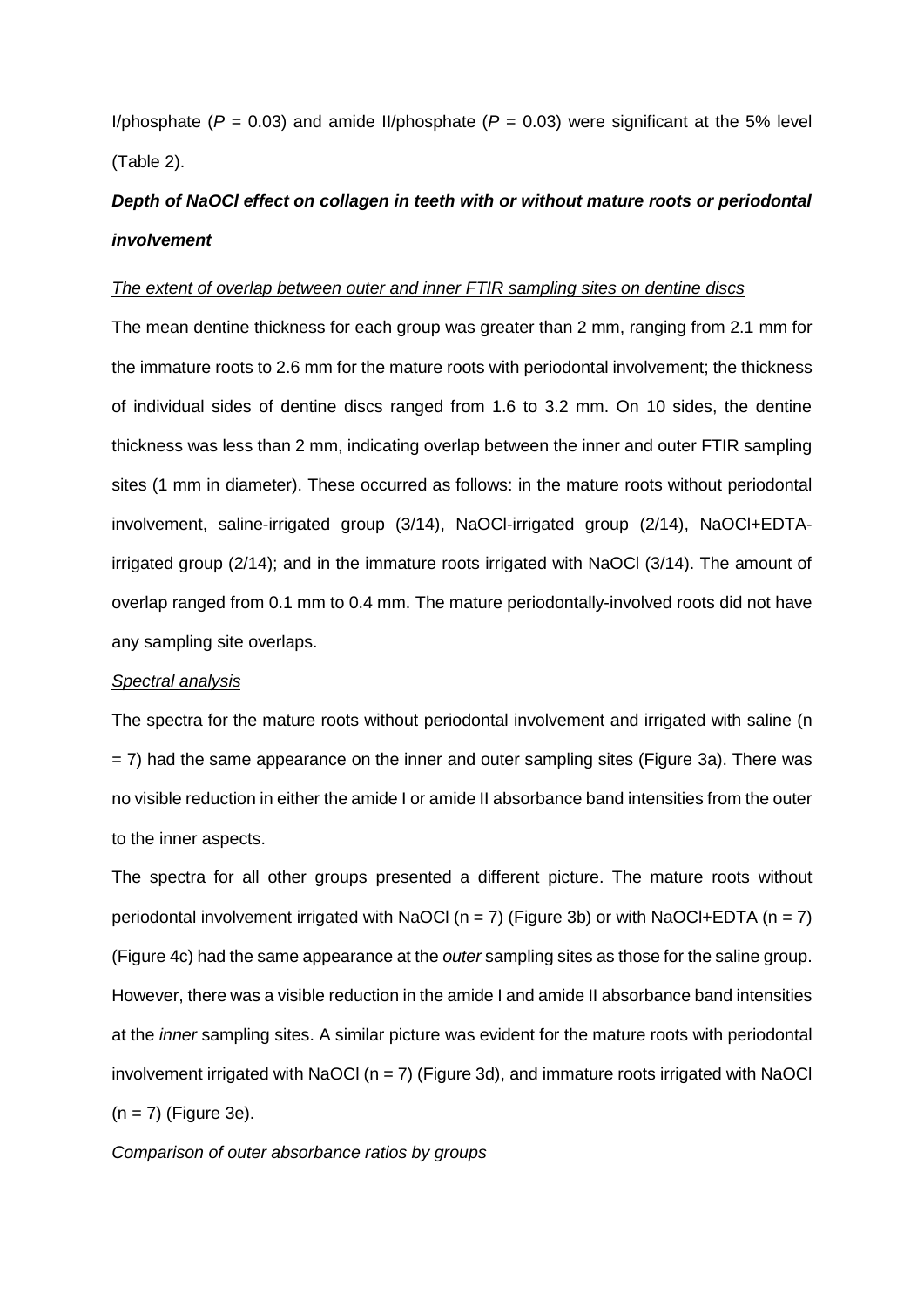The mean *outer* amide I/phosphate and amide II/phosphate ratios stratified by irrigation protocol, root maturity/periodontal involvement are presented in Figure 5. Kruskal-Wallis tests revealed no significant differences in the *outer* amide I/phosphate or amide II/phosphate absorbance ratios amongst various irrigation groups for mature roots without periodontal involvement (*P* = 0.1, *P* = 0.2, respectively), or amongst roots with various maturity/periodontal involvement and irrigated with 5% NaOCl  $(P = 0.7, P = 0.4,$  respectively), respectively.

# *Comparison of relative outer/inner absorbance ratios by groups*

The mean relative outer/inner absorbance ratios for amide I/phosphate and amide II/phosphate by irrigation protocol, root maturity/periodontal involvement are presented in Figure 6.

Linear mixed models 1a&b (Table 3) revealed irrigation with NaOCl or NaOCl+EDTA resulted in significantly (*P* < 0.0001) higher relative outer/inner absorbance ratios for amide I/phosphate and amide II/phosphate, compared with saline (control) irrigation. Use of NaOCl irrigation alone in mature roots without periodontal involvement resulted in significantly lower relative outer/inner absorbance ratios compared with samples irrigated with NaOCl+EDTA (Coeff = -0.3; 95% CI: -0.4, -0.2 for amide I/phosphate; Coeff = -0.4; 95% CI: -0.5, -0.3 for amide II/phosphate) (*results not shown*).

Linear mixed models 2a&b (Table 3) revealed irrigation with NaOCl in mature roots resulted in significantly lower relative outer/inner absorbance ratios for amide I/phosphate or amide II/phosphate absorbance ratios compared with immature roots, regardless of periodontal involvement ( $P = 0.001$  for amide I/phosphate,  $P < 0.0001$  for amide II/phosphate) or no periodontal involvement (*P* = 0.02 for amide I/phosphate, *P* = 0.001 for amide II/phosphate). There was, however, no significant difference between mature teeth with or without periodontal involvement, in the relative outer/inner absorbance ratios for amide I/phosphate (*P* = 0.2) or amide II/phosphate (*P* = 0.3) (*results not shown*).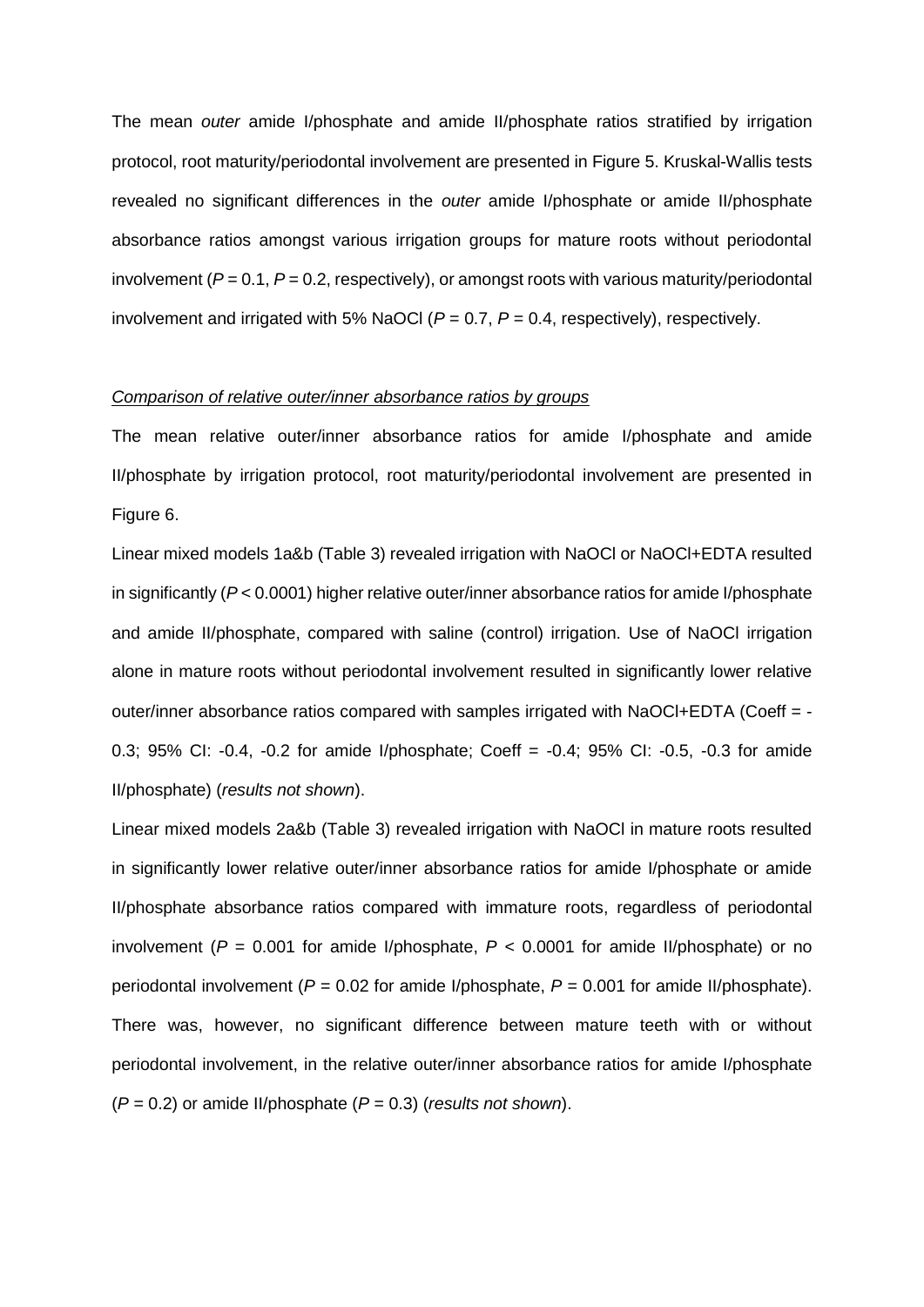The linear mixed models also revealed that the relative outer/inner absorbance ratios increased with the *thickness of dentine*, but this relationship was only significant at the 5% level for amide II/phosphate ( $P = 0.02$  in model 1b,  $\& P = 0.04$  in model 2b).

There was negligible and insignificant variation between the two sampling sides (A&B) within the same root  $(P > 0.1)$  (Table 3).

# **Discussion**

Sample tooth selection was predicated upon the notion that mature disease-free roots extracted for orthodontic reasons, would most likely be sourced from patients of similar age, and have minimal amounts of secondary or tertiary dentine with limited deposition of peritubular dentine. In contrast, mature periodontally involved teeth should have a greater likelihood of tertiary and peritubular dentine (Berkowitz *et al.* 2002), whilst, intact immature teeth should exhibit wide dentinal tubules with no secondary or tertiary dentine deposition (Berkowitz *et al.* 2002). Ethanol (70%) was chosen as the storage medium because of its antibacterial properties, coupled with its lack of effect on dentinal collagen or mineral peaks when analysed by FTIR (Strawn *et al*. 1996).

ATR-FTIR is a surface analysing technique capable of sampling only the surface 1-2  $\mu$ m. It is therefore crucial that any smear created during preparation is removed completely before analysis to improve the signal. Morgan *et al*. (2019) had adopted the protocol from Oliveira *et al.* (2002) and Kubinek *et al*. (2007), who found that the smear layer could be removed with a specified polishing technique and ultrasonication in deionised water. In the present study, it proved less effective, as revealed by SEM in pilot studies (not shown). This was consistent with Tani & Finger (2002) who found that polishing dentine samples with 4000 grit paper left a smear layer of 1-2 µm, necessitating modification of the protocol. The first part of the study was therefore designed to test a protocol-refinement incorporating surface treatment of the sample with EDTA.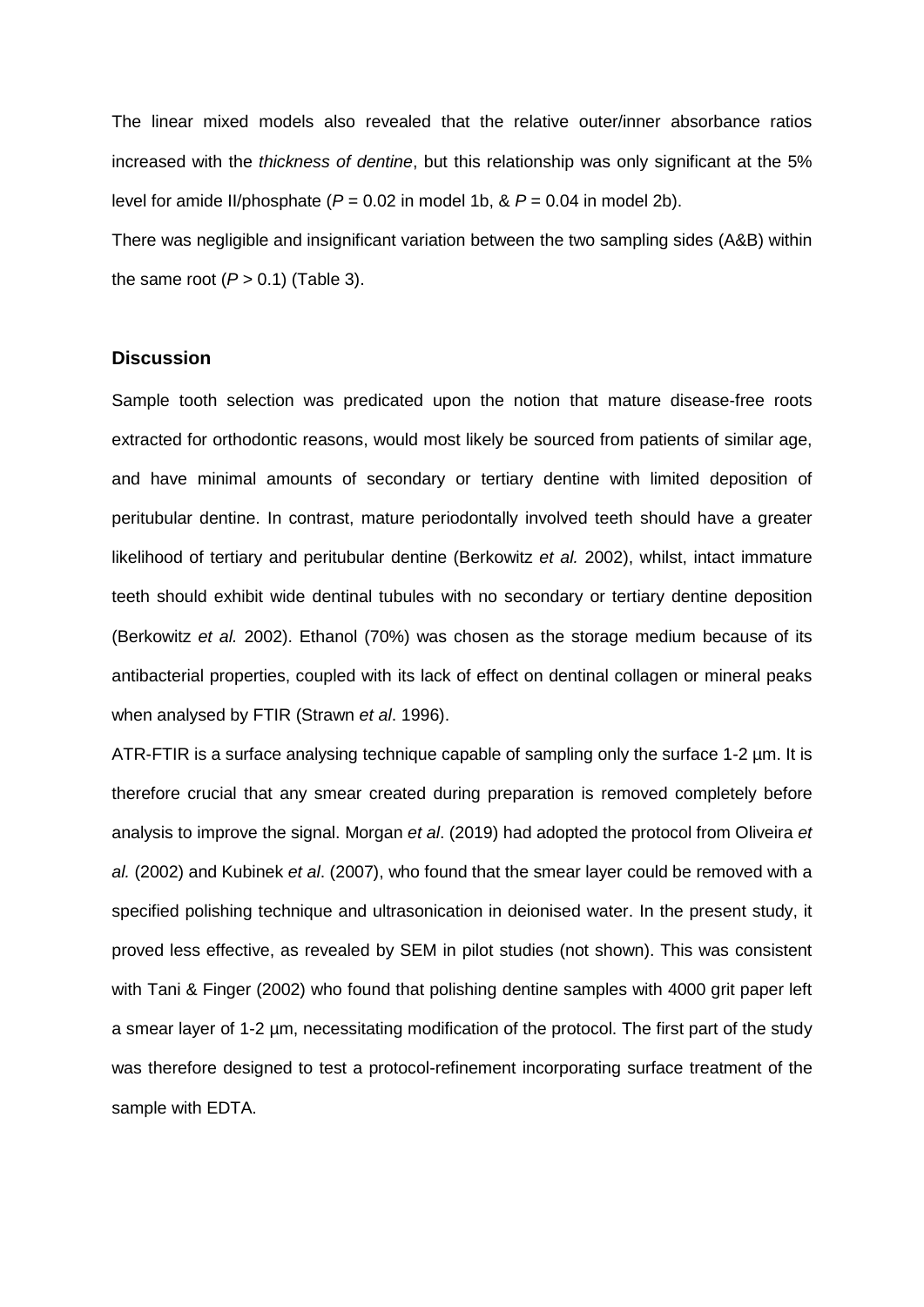The amide I and amide II bands were selected rather than the amide III and amide A bands as representative of the organic component because the amide A band was too broad and the intensity of the amide III band too low before treatment with NaOCl, making detection of change more difficult. The amide I vibrational mode has been attributed to a combination of a CO stretch, CN stretch, C"CN deformation and other minor contributions. This vibrational mode is directly related to the collagen "backbone" conformation. The amide II vibrational mode has been attributed to a combination of an NH in-plane bend, CN stretch, C"C stretch, as well as other minor contributions. This mode is conformationally-sensitive, providing information on more subtle structural changes in the collagen secondary structure. The phosphate band was used as the constant, and the spectra baseline corrected and normalised to it, based on previous work (Di Renzo *et al.* 2001, O'Driscoll *et al.* 2002, Ramirez-Bommer *et al.* 2018, Morgan *et al*. 2019) that showed it to be unaffected by NaOCl treatment. The amide/phosphate ratios are a recognised parameter for examining the removal of the organic phase (Eliades *et al.* 1997).

Analysis of the spectra from the saline-treated samples before and after surface treatment with 17% EDTA showed no change in the amide I and amide II absorbance peaks between the outer and inner portions of each disc. The recorded spectra bore a resemblance to those reported by Di Renzo *et al*. (2001) and Morgan *et al.* (2019) for untreated dentine on both the outer and inner sampling sites. When the mean absorbance ratios of the amide I/phosphate and amide II/phosphate from the saline-irrigated samples were analysed there was no significant difference between the outer and inner sampling sites before and after surface EDTA treatment. This implied that the 30 second EDTA treatment had a negligible effect on the amide I/phosphate and amide II/phosphate ratios.

The NaOCl-treated samples before surface EDTA treatment were also similar to untreated dentine (Morgan *et al.* 2019) but EDTA surface treatment revealed a clear reduction in the amide I and II band intensities at the inner sampling site compared to the outer sampling site. The spectra for the inner sites were similar to those recorded by Morgan *et al*. (2019) from dentine disc surfaces treated with 5% NaOCl. Statistical analysis of the 5% NaOCl-irrigated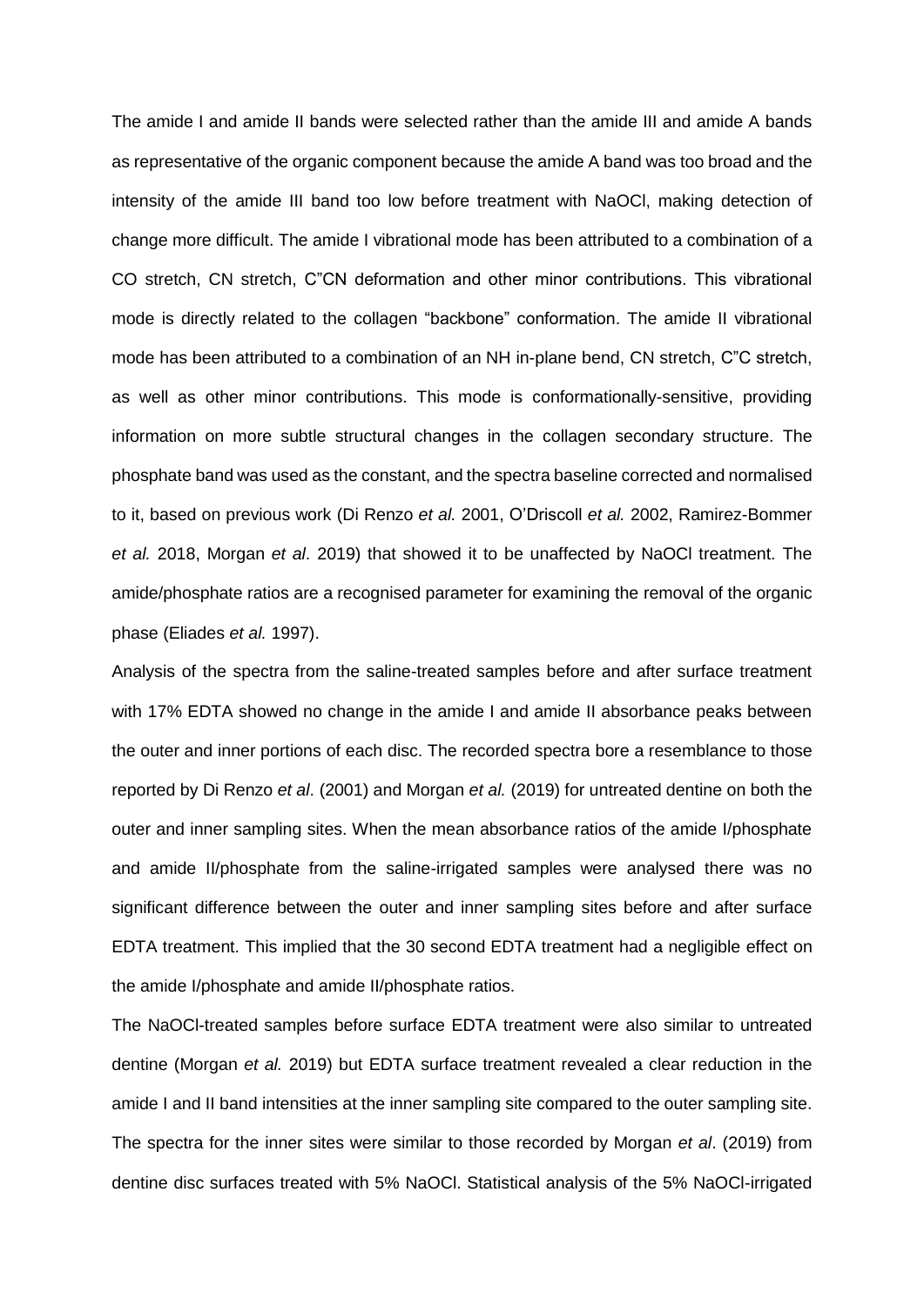samples revealed no significant difference between the outer and inner sampling sites in the amide I/phosphate and amide II/phosphate absorbance ratios before surface treatment with EDTA. Statistical analysis of the same samples following surface EDTA treatment revealed a significant difference for the same two mean absorbance ratios.

The reduction of collagen is linked to amino acid degradation and hydrolysis by NaOCl (Estrela *et al*. 2002). The collagen peak reduction confirmed previous findings (Sakae *et al*. 1998, Di Renzo *et al.* 2001, O'Driscoll *et al*. 2001, Ramirez-Bommer *et al*. 2018, Morgan *et al.* 2019). In this study, surface treatment with EDTA enabled better FTIR detection of the collagen changes in dentine, consistent with Komabayashi *et al*. (2008).

Visual comparison of the spectral graphs for each of the main experimental groups was suggestive of a difference between the mature roots without periodontal involvement irrigated with saline *versus* all other groups. Spectra for the saline-irrigated group indicated no change in the amide band intensities between the inner and outer sampling sites. There was a reduction in the amide absorbance intensities in the collagen component for the inner sampling sites for all *other* groups (mature root without periodontal involvement irrigated with NaOCl or NaOCl+EDTA; mature roots with periodontal involvement irrigated with NaOCl; and immature roots irrigated with NaOCl). The findings were consistent with other reports (Di Renzo *et al*. 2001, Ramirez-Bommer *et al*. 2018, Morgan *et al*. 2019).

The absence of significant differences between any of the groups at the outer sampling sites implies that NaOCl did not affect the collagen component in the outer 1 mm of the dentine and therefore is unlikely to have penetrated this far. This supports Zou *et al*. (2010), who reported the depth of penetration of NaOCl to be a maximum of 0.3 mm using the bleaching effect of NaOCl on crystal violet dye as a tracer. It also supports Morgan *et al.* (2019) who demonstrated a similar result using ATR-FTIR.

The mean relative amide I/phosphate and amide II/phosphate absorbance ratios for the saline group were approximately 1, no change. The relative absorbance ratios for the NaOCl and the NaOCl+EDTA treated groups were greater than 1, indicative of a reduction in collagen at the inner sampling site. There was a significant difference in the mean relative ratio for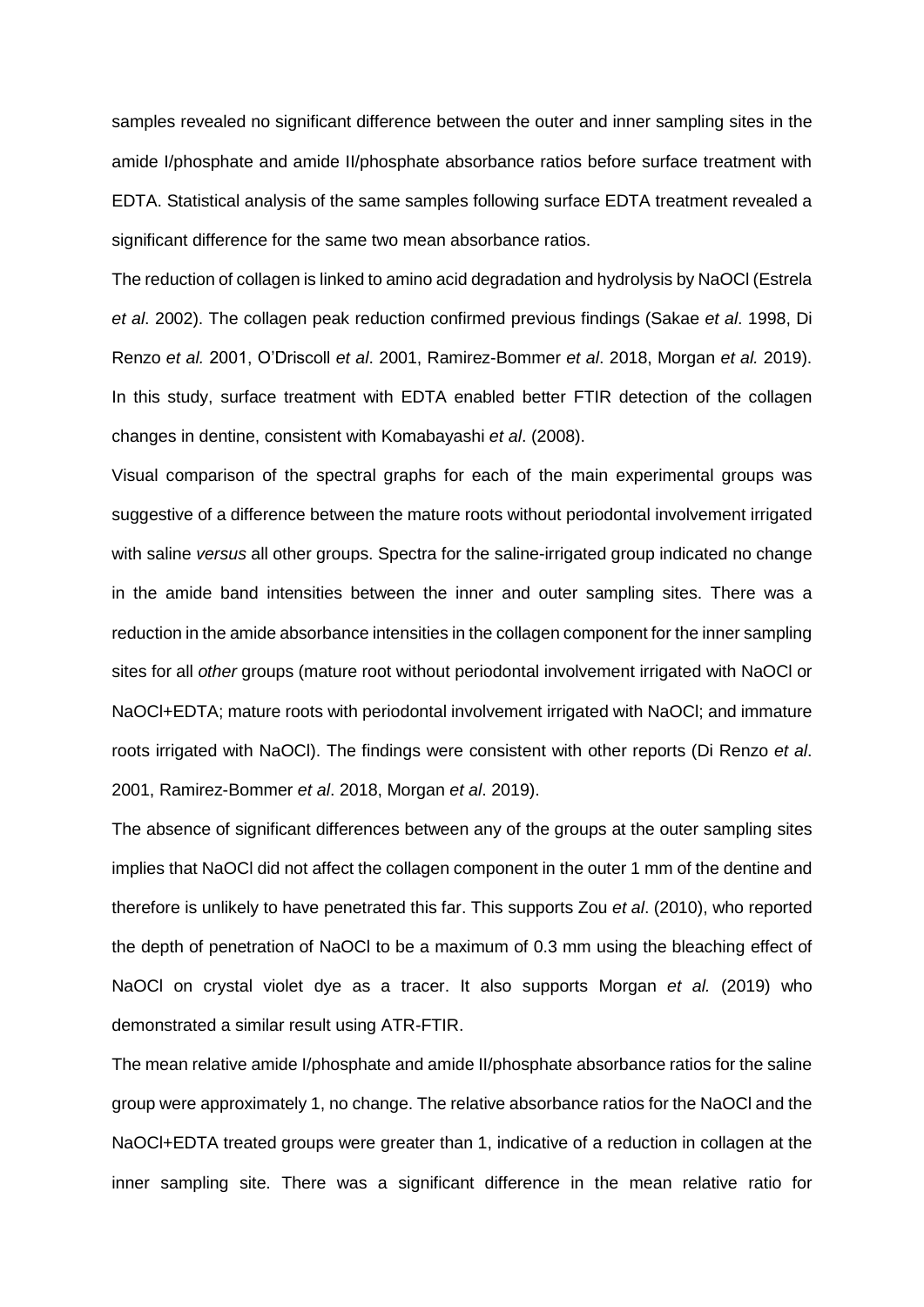NaOCl+EDTA compared to that for NaOCl alone, the latter being lower. This does not indicate greater penetration of the dentine matrix by NaOCl but a greater reduction in the collagen component in the NaOCl & EDTA group, as previously shown in different models (O'Driscoll *et al*. 2002, Ramirez-Bommer *et al.* 2018). Di Renzo *et al.* (2001) noted similar findings when using NaOCl/maleic acid combination and observed a non-uniform penetration into dentine by virtue of destruction of the exposed vulnerable collagen first, followed much more slowly by degradation of collagen protected by mineral deposition (Forien *et al.* 2016).

The increased degradation of collagen may also be explained by increased dentine tubule permeability caused by irrigation with both NaOCl & EDTA (Fogel & Pashley 1990), providing a larger surface area of exposure. Removal of the organic phase in mineralised dentine by NaOCl enhances the permeability (Oyarzun *et al*. 2002, Surapipongputr *et al*. 2008) of both peritubular and intertubular dentine to EDTA, which in turn, demineralises the apatite phase and expedites further NaOCl infiltration and collagen destruction (Mai *et al.* 2010). However, this theory contradicts work by Tao *et al*. (1991) and Mello *et al*. (2009) who found that EDTA irrigation only removed the smear layer without increasing dentine permeability.

Increased dentine permeability may be due to removal of the smear layer from the instrumented surface (Mader *et al.* 1984), as well as the smear plugs from dentinal tubules (Nygaard-Østby 1957), allowing greater irrigant penetration. It may also be due to the synergistic effect of NaOCl & EDTA leading to dentinal erosion around the canal lumen (Mai *et al.* 2010, Zhang *et al.* 2010). The collagen is protected by hydroxyapatite (Kinney *et al.* 2003, Forien *et al*. 2016) and thus the combined effect of NaOCl and EDTA would allow greater destruction of the matrix structure.

The statistical analysis of the mean *relative outer versus inner absorbance ratios* for amide I/phosphate and amide II/phosphate for the teeth with mature or immature roots irrigated with 5% NaOCl were all greater than 1; indicating that NaOCl had reduced the collagen component at the inner sampling site. Comparison of the periodontally-involved mature roots with the immature roots showed a significant difference in the mean *relative outer versus inner absorbance ratios*. This implied a greater reduction in the collagen component in the immature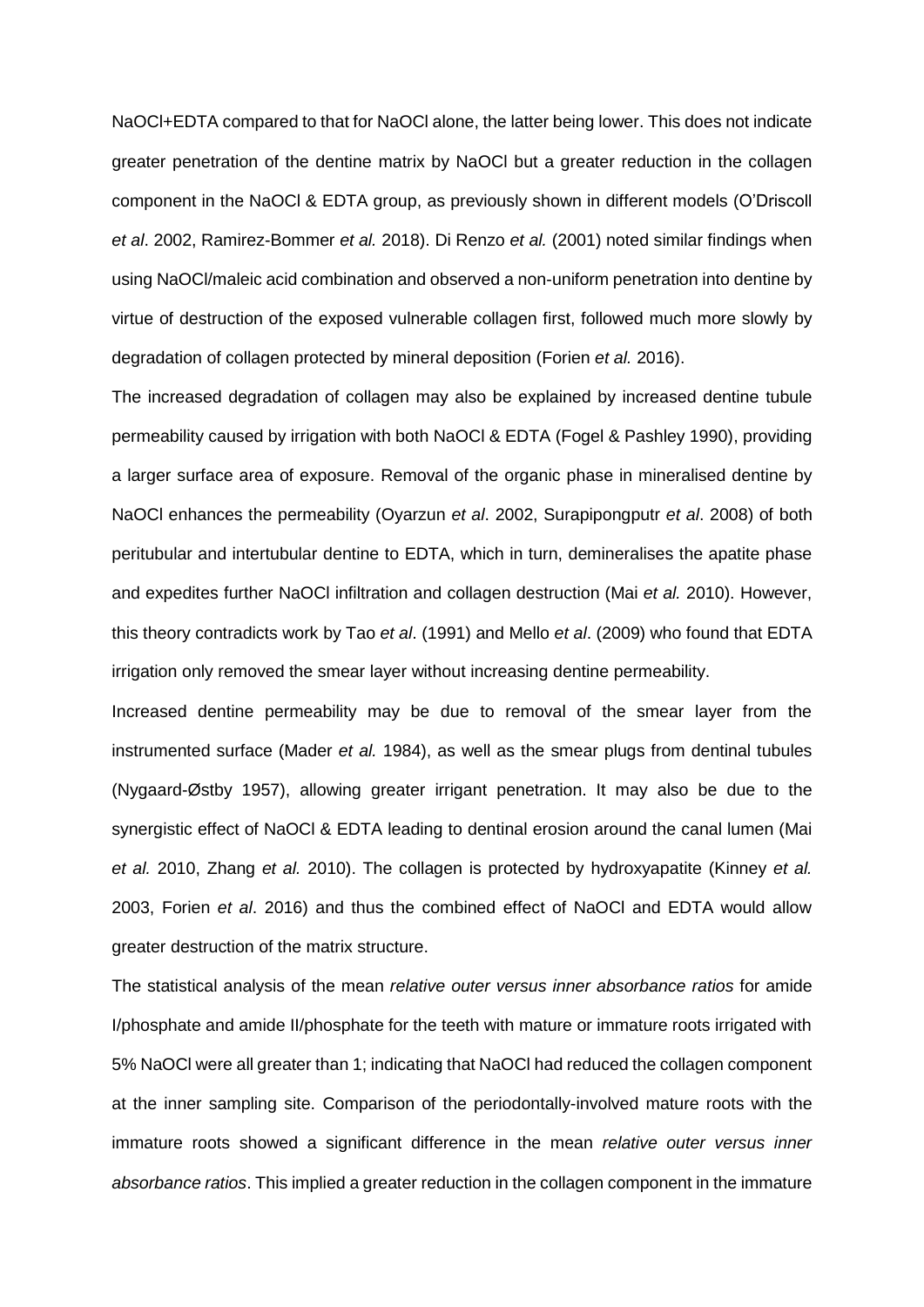group than in the periodontally-involved mature roots. A plausible explanation is that immature roots have limited secondary or tertiary dentine (Berkovitz *et al*. 2002) with patent dentinal tubules, allowing greater NaOCl penetration into dentine (Galvan *et al.* 1994). A further reason may be that primary dentine is less mineralised than secondary and tertiary dentine (Berkovitz *et al.* 2002), leaving the collagen component more exposed to hydrolysis and degradation (Di Renzo *et al.* 2001). Additionally, canals in immature teeth require less enlargement and thus generate less smear layer that could hinder NaOCl penetration and exposure of dentinal collagen to the effects of the NaOCl (Mader *et al*. 1984).

Although not significant, the mean *relative outer versus inner absorbance ratios* of amide I/phosphate and amide II/phosphate for the mature roots with periodontal involvement was less than that for the periodontally involved mature roots. The trend may be explained by the converse observation that periodontally-involved teeth would be expected to have more highly mineralised, thicker and less permeable tertiary dentine (Galvan *et al.* 1994). Additionally, the matureperiodonally involved roots may have required more canal preparation (dentine removal) than those without periodontally-involved roots, potentially because of greater pulpal calcification and tertiary dentine deposition due to periodontal disease (Langeland *et al.* 1974). A greater proportion of the canal wall would, therefore, be expected to have been planed by endodontic instruments in the periodontally-involved teeth, creating more surface smear layer and thus reduced dentine permeability. The lack of significant effect may be explained by the relative lack of patency of both sets of mature canals.

The 3 mm thick root dentine disc was prepared from the root 6 mm apical to the reference point i.e. just apical to the cemento-dentinal junction for all teeth in order to capture the maximum cross-sectional dentine thickness. Therefore, the irrigant was delivered by inserting the needle tip 7 mm apical to the coronal reference point to ensure maximum dentine exposure to irrigant at the sampling point.

The size of the sampling site (0.5 mm) set a threshold limit for boundary detection but the resolution was considered acceptable for the purposes of this study given the previous estimates of depth of penetration of NaOCl into dentine (Zou *et al*. 2010, Ramirez-Bommer *et*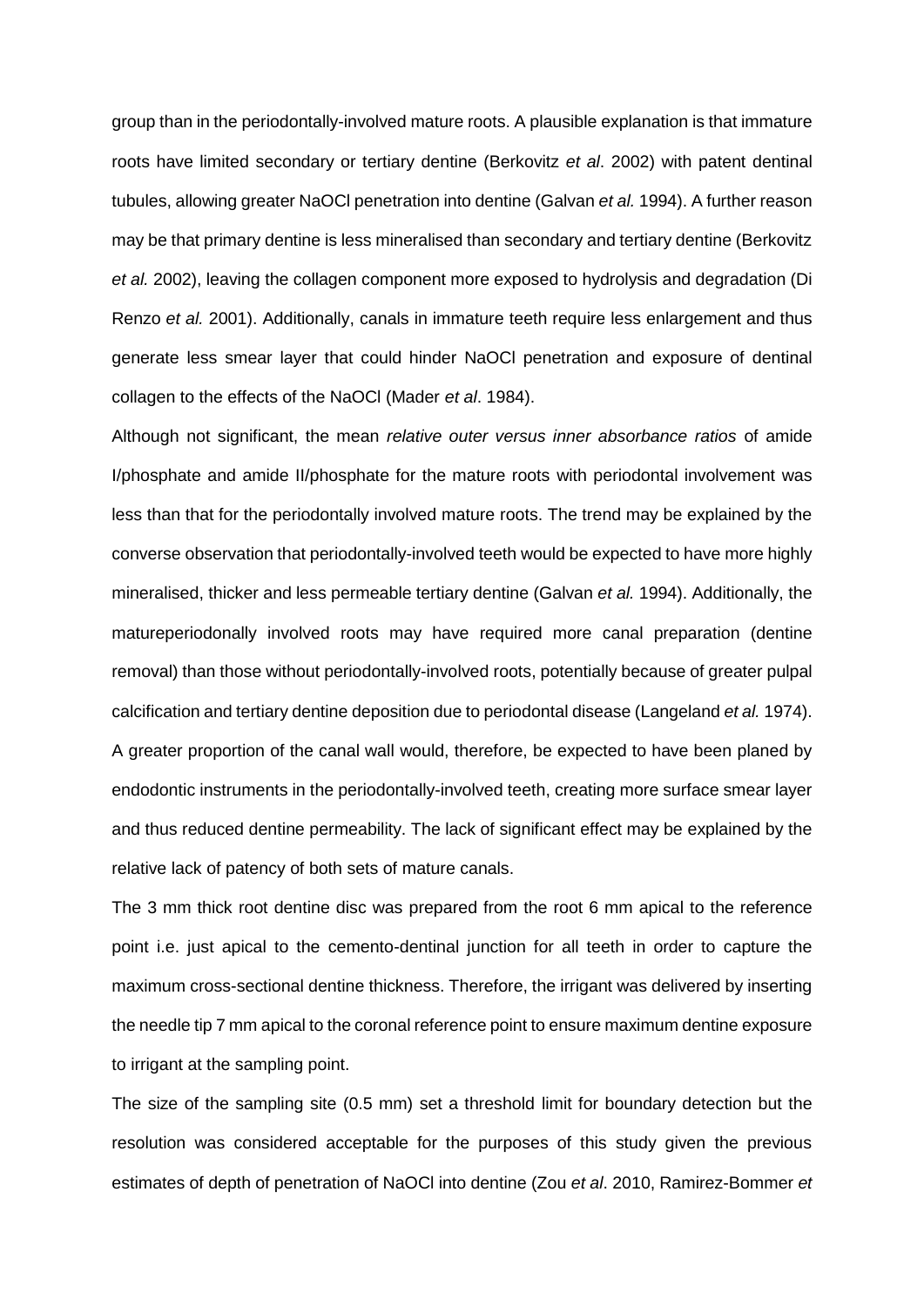*al.* 2018, Morgan *et al*. 2019). The sampling zone size was a particular limitation if the two sampling sites overlapped when the overall dentine thickness was narrow. Measurement of dentine thickness, however, allowed any potential confounding due to this to be accounted for in the linear mixed models. In fact, dentine thickness was found to have a significant positive influence on the relative absorbance ratio for amide II/phosphate but not for amide I/phosphate. The significant influence of dentine thickness on relative outer/inner amide II/phosphate absorbance ratios could theoretically be attributed to: (1) subtle native differences in collagen structure between the inner and outer sampling sites; or (2) subtle secondary conformational change extending beyond the 0.5 mm sampling zone due to the irrigant. The first explanation may be rejected given the absence of obvious differences between the outer *versus* inner amide II band intensities in specimens irrigated with saline (Table 2), and the negligible (Coefficient =  $0.02$ ) and insignificant ( $P = 0.6$ ) influence of dentine thickness amongst the saline-irrigated specimens (*results of further stratified analyses not shown*). The second explanation is supported by the fact that dentine thickness had a positive influence amongst the NaOCI-irrigated (thickness range:  $1.6-3.2$ ; Coefficient =  $0.25$ ;  $P = 0.02$ ) or NaOCl+EDTA-irrigated (thickness range: 1.9-2.6; Coefficient = 0.26; *P* = 0.2) mature roots without periodontal involvement, although such influence was only significant at the 5% level amongst the former group where a greater range of root dentine thickness allowed the effect of NaOCl to be detected statistically (*results of further stratified analyses not shown*). The dentine thickness in the NaOCl-irrigated mature roots with periodontal involvement was greater with no specimens displaying overlapping of the inner and outer sampling sites (thickness range: 2.1-3.2), therefore the negligible and insignificant influence of dentine thickness was expected (Coefficient =  $0.05$ ;  $P = 0.4$ ). Similarly, there was a small but insignificant (Coeff =  $0.15$ ;  $P = 0.7$ ) effect of dentine thickness amongst the immature roots because of a limited range of thickness (thickness range: 1.7-2.3 mm) within this group.

The depth of effect of irrigants on dentine collagen was likely to be a function primarily of penetration along dentinal tubules but secondarily and over longer time periods as a function of inter-tubular matrix degradation. Any weakening effect of NaOCl and EDTA on dentine (Sim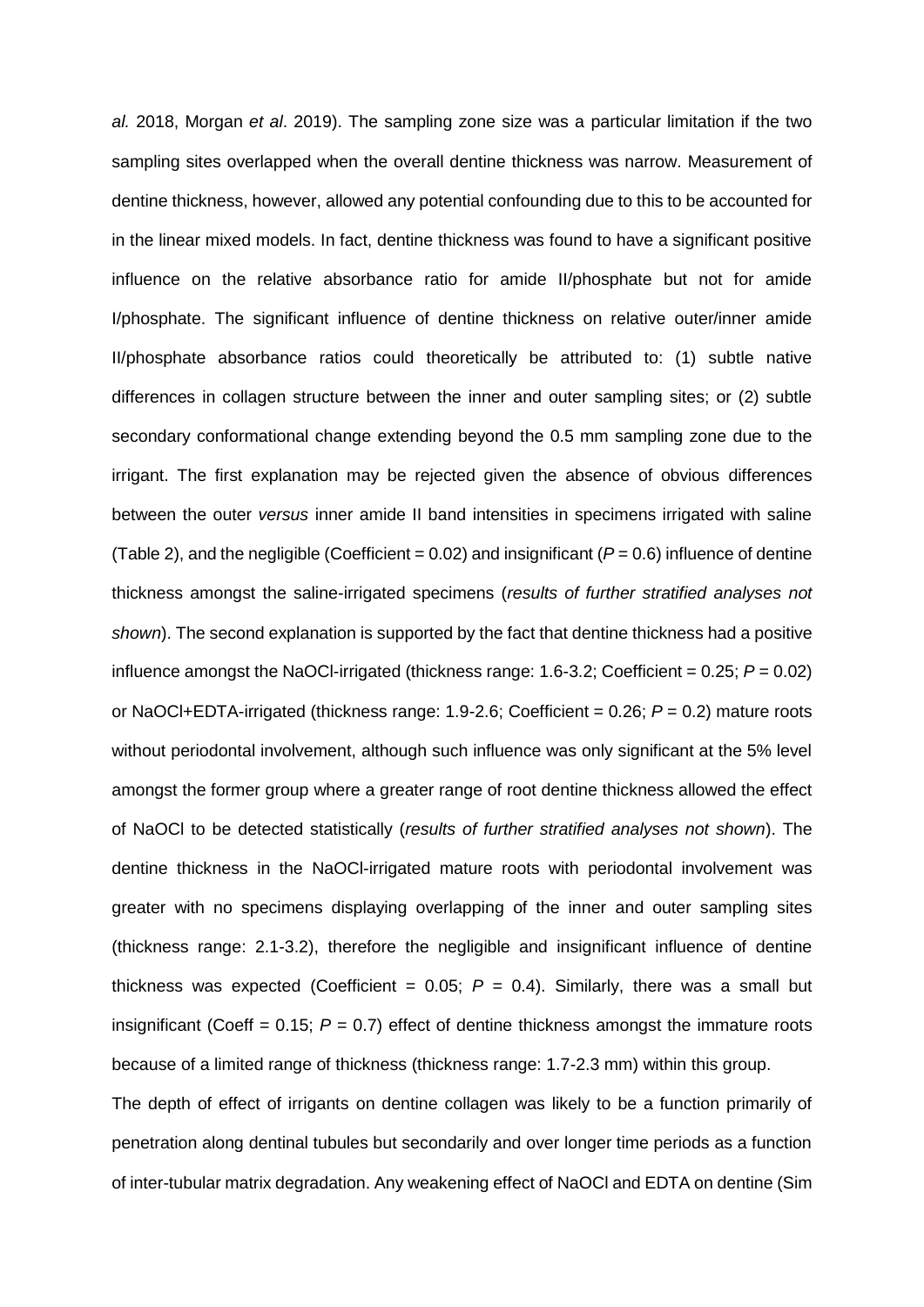*et al.* 2001, Grigoratos *et al.* 2001, Ari *et al*. 2004, Slutzky-Goldberg *et al*. 2004, Marending *et al*. 2007, Rajasingham *et al.* 2010), is likely the combined effect of local dentine damage coupled with alteration of the overall dentine (tooth) geometry (Rajasingham *et al*. 2010, Zaslansky *et al*. 2016).

At present, a standardised irrigation protocol is recommended for all tooth types, except for use of lower concentrations of NaOCl in immature teeth, albeit to preserve the apical papilla to promote apexogenesis (Cvek *et al*. 1992). The findings of this study suggest that it may be prudent to adopt lower concentrations of NaOCl and less aggressive regimens in immature teeth to protect remaining dentine and tooth survival (Cvek *et al*. 1992).

# **Conclusions**

A refined protocol for FTIR revealed that irrigation with both 5% NaOCl and 17 % EDTA resulted in a significantly larger reduction in dentinal collagen than with 5% NaOCl alone. Root maturity had a significant impact on dentinal collagen reduction, whilst periodontal involvement did not have a significant impact on dentinal collagen reduction with 5% NaOCl irrigation. Amide I collagen backbone changes were prevalent mostly within 0.5mm of the canal lumen but Amide II secondary structure collagen changes were variably evident to a deeper extent beyond 0.5mm.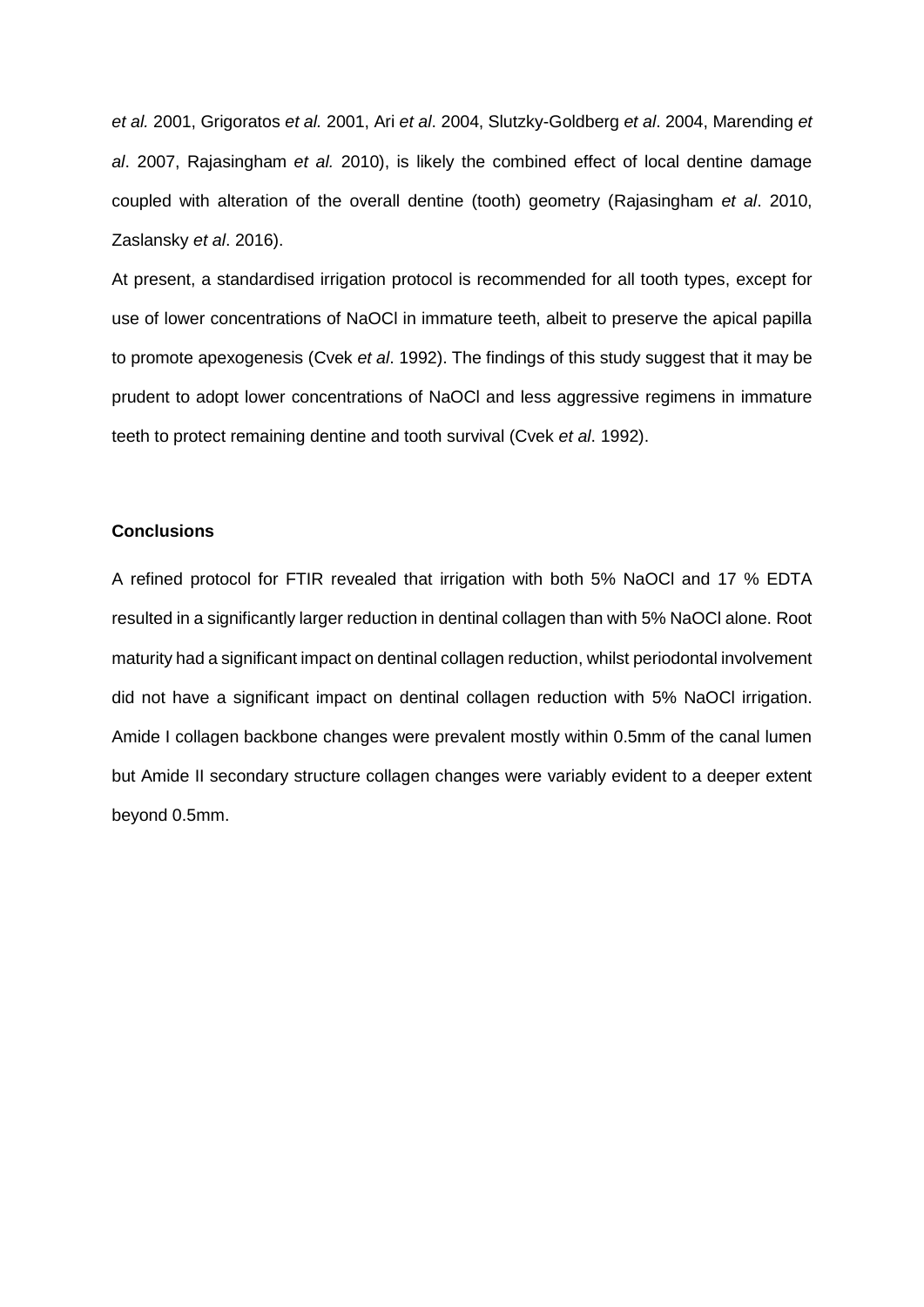# **Figure legends**

**Figure 1.** Overlaid spectra for a saline irrigated sample (a) before and (b) after surface treatment with EDTA.

**Figure 2.** Overlaid spectra for a NaOCl irrigated sample (a) before and (b) after surface treatment with EDTA.

**Figure 3.** Overlaid spectra for: (a) a saline irrigated sample; (b) a 5% NaOCl irrigated sample; & (c) a 5% NaOCl + 17 % EDTA irrigated sample from mature roots without periodontal involvement, and (d) a periodontally involved mature root sample & (e) an immature root sample after 5% NaOCl irrigation.

**Figure 4.** Means and standard deviations of outer amide I/phosphate and amide II/phosphate absorbance ratios, stratified by irrigant and root maturity/periodontal involvement.

**Figure 5.** Means and standard deviations of the relative outer *versus* inner absorbance ratios for amide I/phosphate and amide II/phosphate, stratified by irrigant and root maturity/periodontal involvement.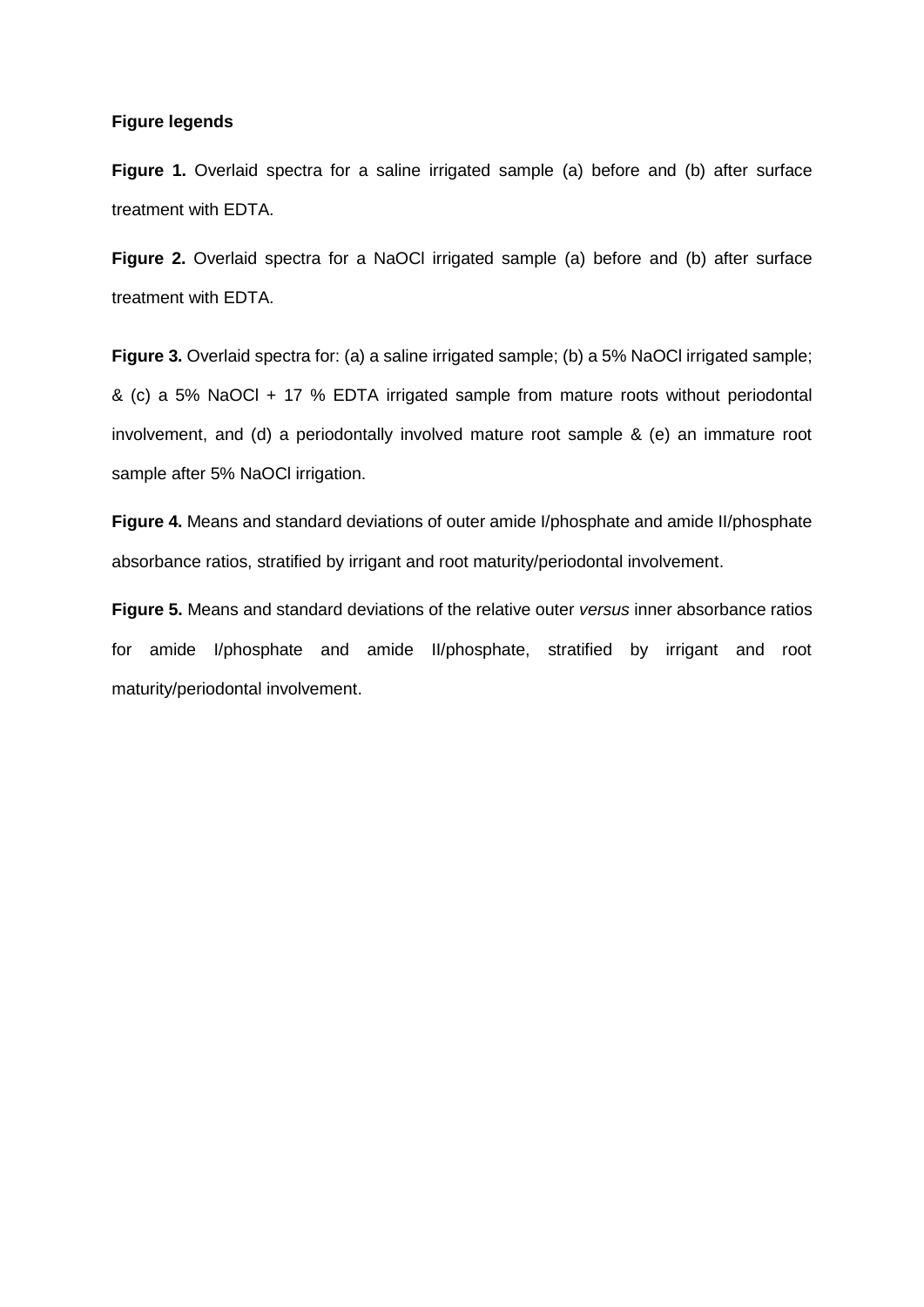#### **References**

Amarie S, Zaslansky P, Kajihara Y, Griesshaber E, Schmahl WW, Keilman F (2012) Nano-FIR mapping of minerals in biological materials. *Beilstein Journal of Nanotechnology* **3**, 312- 23.

Ari H, Erdemir A, Belli S (2004) Evaluation of the effect of endodontic irrigation solutions on the microhardness and the roughness of root canal dentin. *Journal of Endodontics* **30**, 792-5.

Ari H, Erdemir A (2005) Effects of endodontic irrigation solutions on mineral content of root canal dentin using ICP-AES technique. *Journal of Endodontics* **31**, 187-9.

Andreasen FM, Zhijie Y, Thomas BL (1986) Relationship between pulp dimensions and development of pulp necrosis after luxation injuries in the permanent dentition. *Endodontics & Dental traumatology* **2,** 90-8.

Berkovitz BKB, Holland RJ, Moxham BJ (2002) *Oral Anatomy, Embryology and Histology* (Ed: 4), Mosby, St. Louis.

Cvek M (1992) Prognosis of luxated non-vital maxillary incisors treated with calcium hydroxide and filled with gutta-percha. A retrospective clinical study. *Endodontics and Dental Traumatology* **8**, 45–55.

Eliades G, Palaghias G, Vougiouklakis G (1997) Effect of acidic conditioners on dentin morphology, molecular composition and collagen conformation *in situ*. *Dental Materials* **13**, 24-33.

Estrela C, Estrela CR, Barbin EL, Spano JC, Marchesan MA, Pecora JD (2002) Mechanism of action of sodium hypochlorite. *Brazilian Dental Journal* **13**, 113-7.

Fogel H, Pashley D (1990) Dentin permeability: Effects of endodontic procedures on root slabs. *Journal of Endodontics* **16**, 442-5.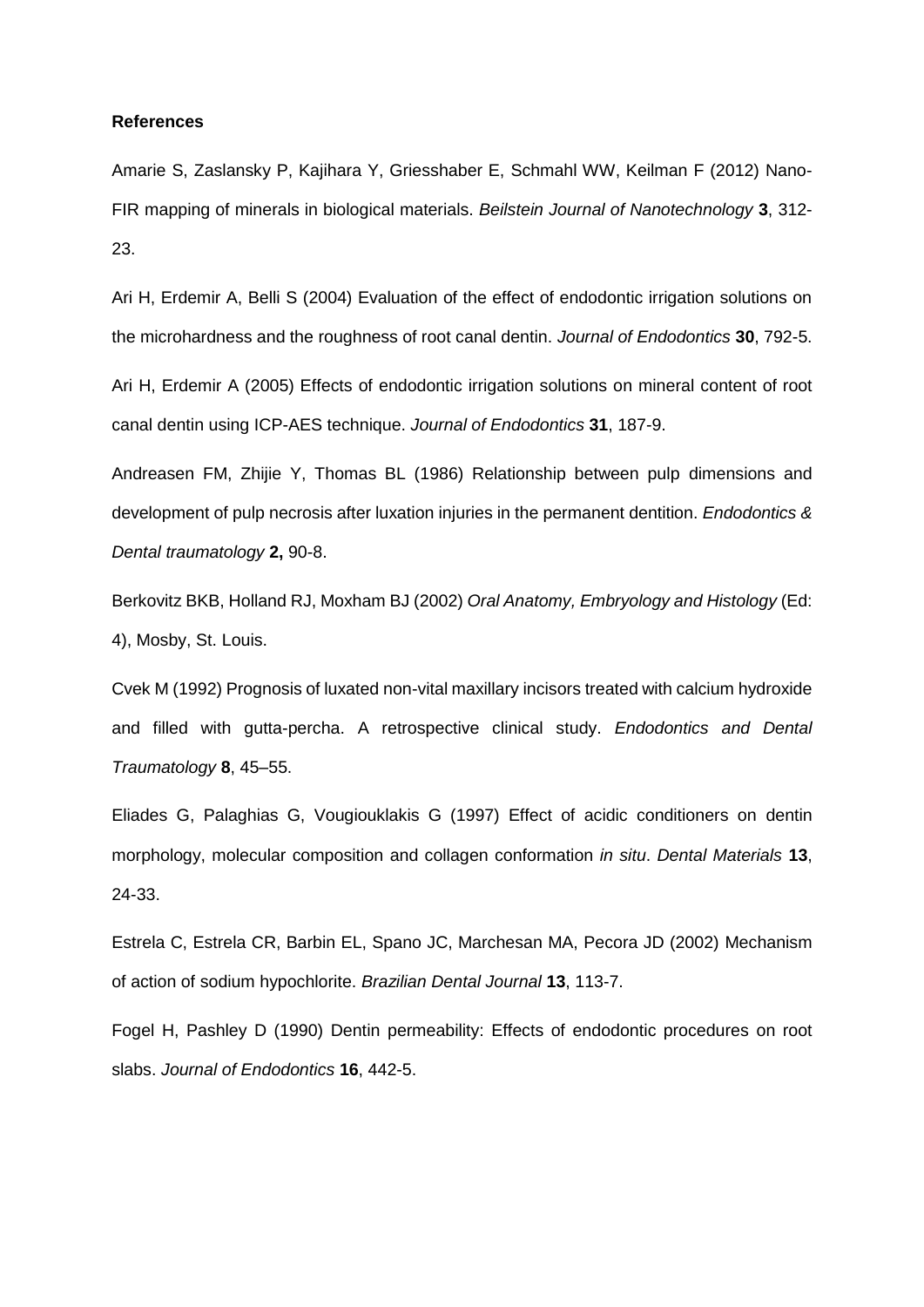di Renzo M, Ellis TH, Sacher E, Stangel I (2001a) A photoacoustic FTIRS study of the chemical modifications of human dentin surfaces: I. Demineralization. *Biomaterials* **22**, 787- 92.

di Renzo M, Ellis TH, Sacher E, Stangel I (2001b) A photoacoustic FTIRS study of the chemical modifications of human dentin surfaces: II. Deproteination. *Biomaterials* **22**, 793-7.

Estrela C, Estrela CR, Barbin EL, Spano JC, Marchesan MA, Pecora JD (2002) Mechanism of action of sodium hypochlorite. *Brazilian Dental Journal* **13**, 113-7.

Fraser JG (1974) Chelating agents: Their softening effect on root canal dentin. *Oral Surgery, Oral Medicine and Oral Pathology* **37,** 803-11.

Forien JP, Zizak I, Fleck C, Petersen A, Fratzl P, Zolotoyabko E, Zaslansky P (2016) Watermediated collagen and mineral nanoparticle interactions guide functional deformation of human tooth dentine. Chemistry of Materials 28, 3416-27.

Garidel P, Boese M (2007) Mid infra-red microspectroscopic mapping and imaging: a bioanalytical tool for spatially and chemically resolved tissue characterization and evaluation of drug permeation within tissues. *Microscopy Research and Technique* **70**, 336-49.

Galvan DA, Ciarlone AE, Pashley DH, Kulild JC, Primack PD, Simpson MD (1994) Effect of smear layer removal on the diffusion permeability of human roots. *Journal of Endodontics* **20**, 83-6.

Grigoratos D, Knowles J, Ng YL, Gulabivala K (2001) Effect of exposing dentine to sodium hypochlorite and calcium hydroxide on its flexural strength and elastic modulus. *International Endodontic Journal* **34**, 113-9.

Habelitz S, Marshall GW Jr, Balooch M, Marhsall SJ (2002) Nanoindentation and storage of teeth. *Journal of Biomechanics* **35**, 995-8.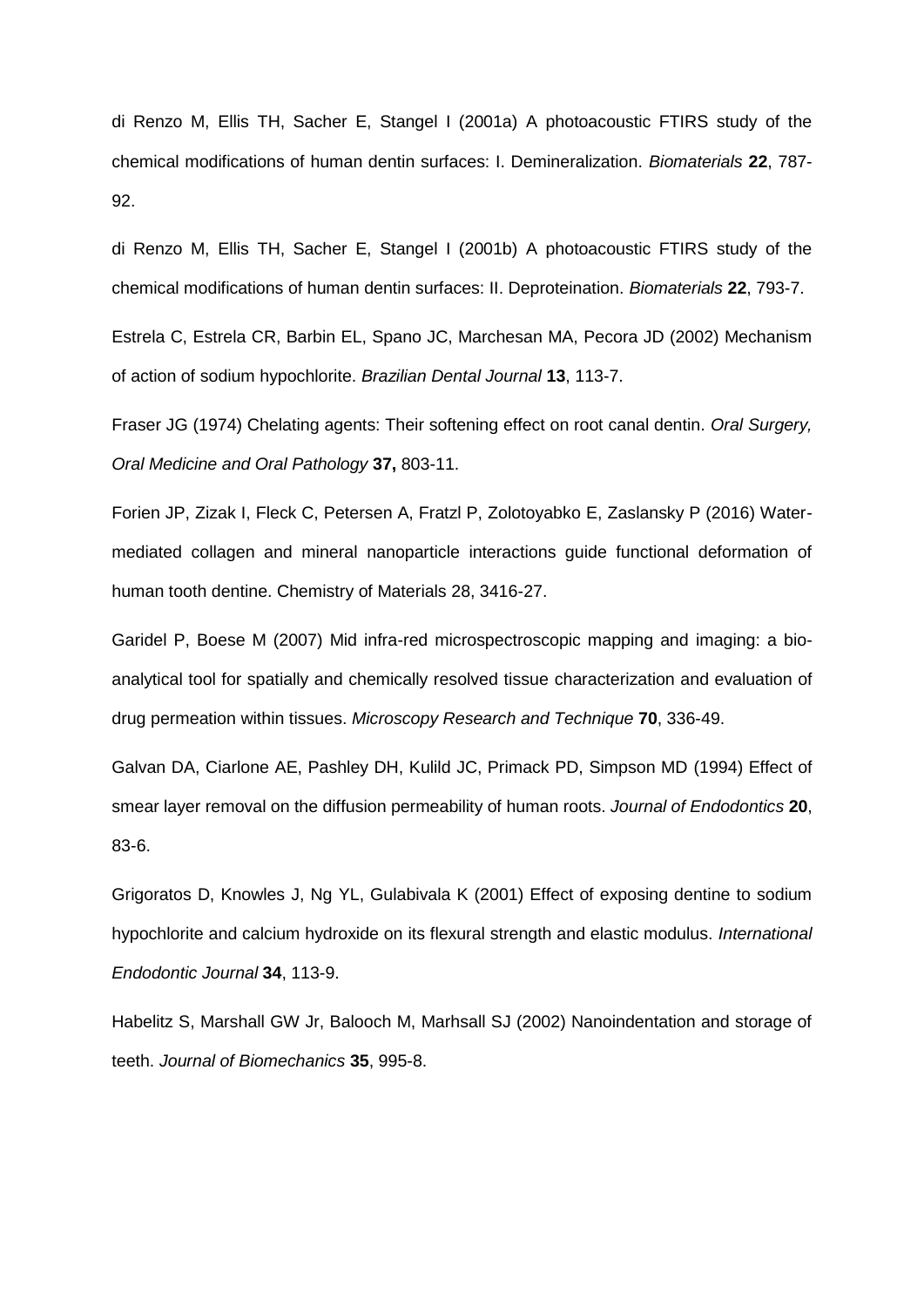[Hall RC,](http://www.ncbi.nlm.nih.gov/sites/entrez?Db=pubmed&Cmd=Search&Term=%22Hall%20RC%22%5BAuthor%5D&itool=EntrezSystem2.PEntrez.Pubmed.Pubmed_ResultsPanel.Pubmed_DiscoveryPanel.Pubmed_RVAbstractPlus) [Embery G](http://www.ncbi.nlm.nih.gov/sites/entrez?Db=pubmed&Cmd=Search&Term=%22Embery%20G%22%5BAuthor%5D&itool=EntrezSystem2.PEntrez.Pubmed.Pubmed_ResultsPanel.Pubmed_DiscoveryPanel.Pubmed_RVAbstractPlus) (1997) The use of immunohistochemistry in understanding the structure and function of the extracellular matrix of dental tissues. *Advances in Dental Research* **11,**  478-86.

Hu X, Peng Y, Sum CP, Ling J. (2010). Effects of concentrations and exposure times of sodium hypochlorite on dentin deproteination: Attenuated total reflection fourier transform infrared spectroscopy study. *Journal of Endodontics* **36**, 2008-11.

Kinney JH, Pople JA, Marshall GW, Marshall SJ (2001) [Collagen orientation and crystallite](http://www.ncbi.nlm.nih.gov/pubmed/11685431?ordinalpos=3&itool=EntrezSystem2.PEntrez.Pubmed.Pubmed_ResultsPanel.Pubmed_DefaultReportPanel.Pubmed_RVDocSum)  [size in human dentin: a small angle X-ray scattering study.](http://www.ncbi.nlm.nih.gov/pubmed/11685431?ordinalpos=3&itool=EntrezSystem2.PEntrez.Pubmed.Pubmed_ResultsPanel.Pubmed_DefaultReportPanel.Pubmed_RVDocSum) *Calcified Tissues International* **69**, 31-7.

Kinney JH, Habelitz S, Marshall SJ, Marshall GW (2003) The importance of mineralisation of collagen on the mechanical properties of dentin. *Biomaterials & Bioengineering* **82**, 957-61.

Kubinek R, Zapletalova Z, Vujtek M, Novotnỷ R, Kolarova H, Chmelickova H (2007) Examination of dentin surface using AFM and SEM. *Modern Research and Educational Topics in Microscopy* (Mendez-Vilas A & Diaz J (Eds.) Formatex Publishing, Badajoz, Spain.

Langeland K, Rodrigues H, Dowden W (1974) Periodontal disease, bacteria, and pulpal histopathology. *Oral surgery, Oral Medicine, Oral Pathology* **37**, 257-70.

Marending M, Luder HU, Brunner TJ, Knecht S, Stark WJ, Zehnder M (2007) Effect of sodium hypochlorite on human root dentine--mechanical, chemical and structural evaluation. *International Endodontic Journal* **40**, 786-93.

Marshall GW Jr, Balooch M, Tench RJ, Kinney J, Marshall SJ (1993) Atomic force microscopy of acid effects on dentin. *Dental Materials* **9**, 265-8.

Marshall GW Jr, Marshall SJ, Kinney JH, Balooch M (1997) The dentin substrate: structure and properties related to bonding. *Journal of Dentistry* **25**, 441-58.

Komabayashi T, Nonomura G, Watanabe L, Marshall Jr. G, Marshall S (2008) Dentin tubule numerical density variations below the CEJ. *Journal of Dentistry* **36**, 953-8.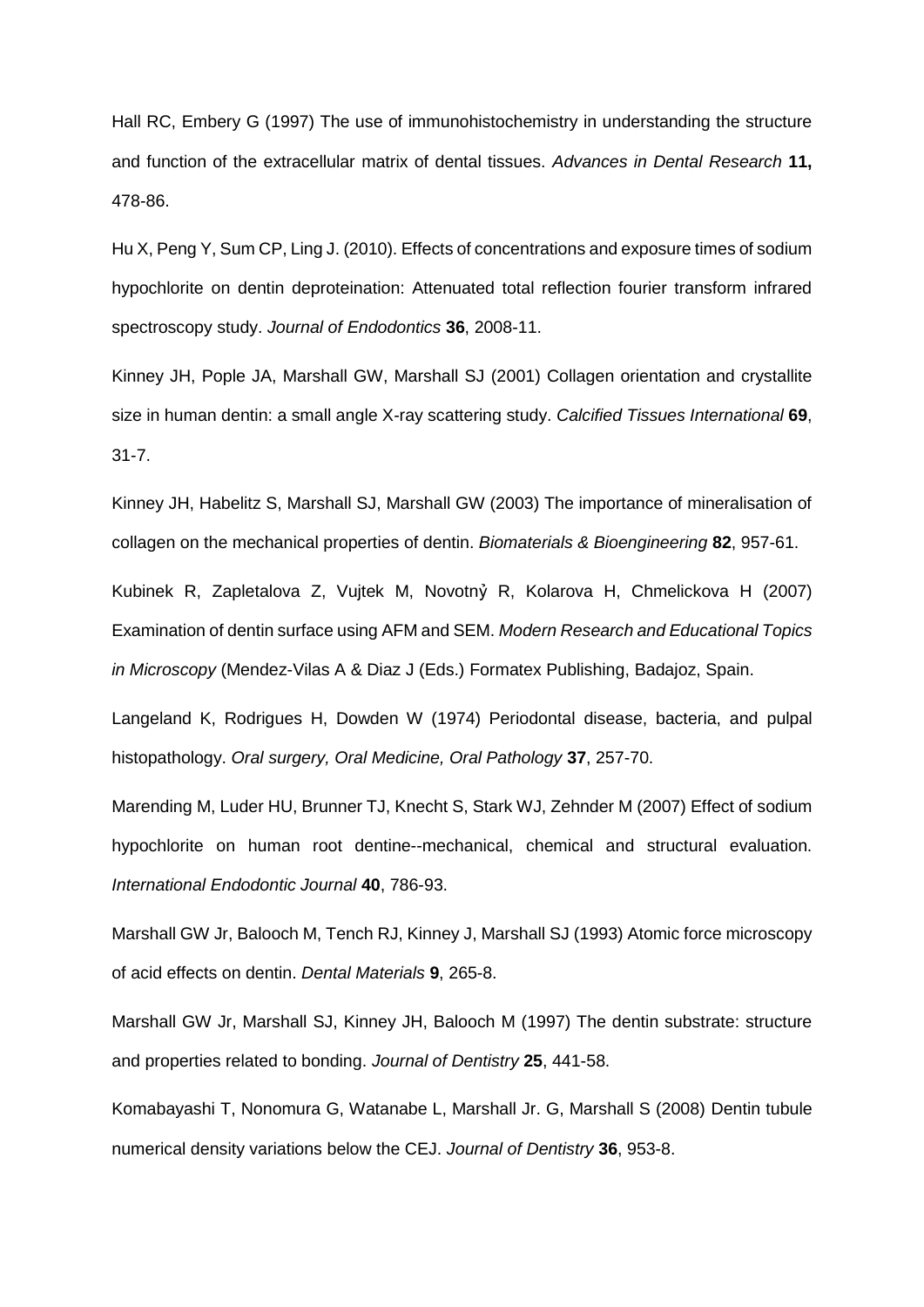Mader C, Baumgartner J, Peters D (1984) Scanning electron microscopic investigation of the smeared layer on root canal walls. *Journal of Endodontics* **10**, 477-83.

Mai S, Kim YK, Arola DD, Gu l, Kim JR, Pashley DH, Tay FR (2010) Differential aggressiveness of ethylenediamine tetraacetic acid in causing canal wall erosion in the presence of sodium hypochlorite. *Journal of Dentistry* **38**, 201-6.

Marten A, Fratzl P, Paris O, Zaslansky P (2010) On the mineral in collagen of human crown dentine. *Biomaterials* **31**, 5479-90.

Mello I, Coil J, Antoniazzi J (2009) Does a final rinse to remove smear layer interfere on dentin permeability of root canals? *Oral Surgery, Oral Medicine, Oral Pathology, Oral Radiology & Endodontics* **107**, 47-51.

Morgan A, Ng Y-L, Odlyha M, Gulabivala K Bozec L (2019) The nature and depth of collagen changes in dentine using FIR after root canal irrigation with sodium hypochlorite – development of a model. *International Endodontics Journal* **52**, 359–70.

Nygaard Østby BN (1957) Chelation in root canal therapy. Ethylenediamine tetraacetic acid for cleansing and widening of root canals. *Odonlogisk Tidskrift* **65**, 3-11.

O'Driscoll C, [Dowker SE,](http://www.ncbi.nlm.nih.gov/sites/entrez?Db=pubmed&Cmd=Search&Term=%22Dowker%20SE%22%5BAuthor%5D&itool=EntrezSystem2.PEntrez.Pubmed.Pubmed_ResultsPanel.Pubmed_DiscoveryPanel.Pubmed_RVAbstractPlus) [Anderson P,](http://www.ncbi.nlm.nih.gov/sites/entrez?Db=pubmed&Cmd=Search&Term=%22Anderson%20P%22%5BAuthor%5D&itool=EntrezSystem2.PEntrez.Pubmed.Pubmed_ResultsPanel.Pubmed_DiscoveryPanel.Pubmed_RVAbstractPlus) [Wilson RM,](http://www.ncbi.nlm.nih.gov/sites/entrez?Db=pubmed&Cmd=Search&Term=%22Wilson%20RM%22%5BAuthor%5D&itool=EntrezSystem2.PEntrez.Pubmed.Pubmed_ResultsPanel.Pubmed_DiscoveryPanel.Pubmed_RVAbstractPlus) [Gulabivala K](http://www.ncbi.nlm.nih.gov/sites/entrez?Db=pubmed&Cmd=Search&Term=%22Gulabivala%20K%22%5BAuthor%5D&itool=EntrezSystem2.PEntrez.Pubmed.Pubmed_ResultsPanel.Pubmed_DiscoveryPanel.Pubmed_RVAbstractPlus) (2002) Effects of sodium hypochlorite solution on root dentine composition. *Journal of Materials Science. Materials in Medicine* **13**, 219-23.

Ottani V, Raspanti M, Ruggeri A (2001) Collagen structure and functional implications. *Micron* **32**, 251-60.

Oliveira S, Marshall S, Hilton J, Marshall G (2002) Etching kinetics of a selfetching primer. *Biomaterials* **23**, 4105-12.

Oyarzun A, Cordero AM, Whittle M (2002) Immunohistochemical evaluation of the effects of sodium hypochlorite on dentin collagen and glycosaminoglycans. *Journal of Endodontics* **28**, 152–6.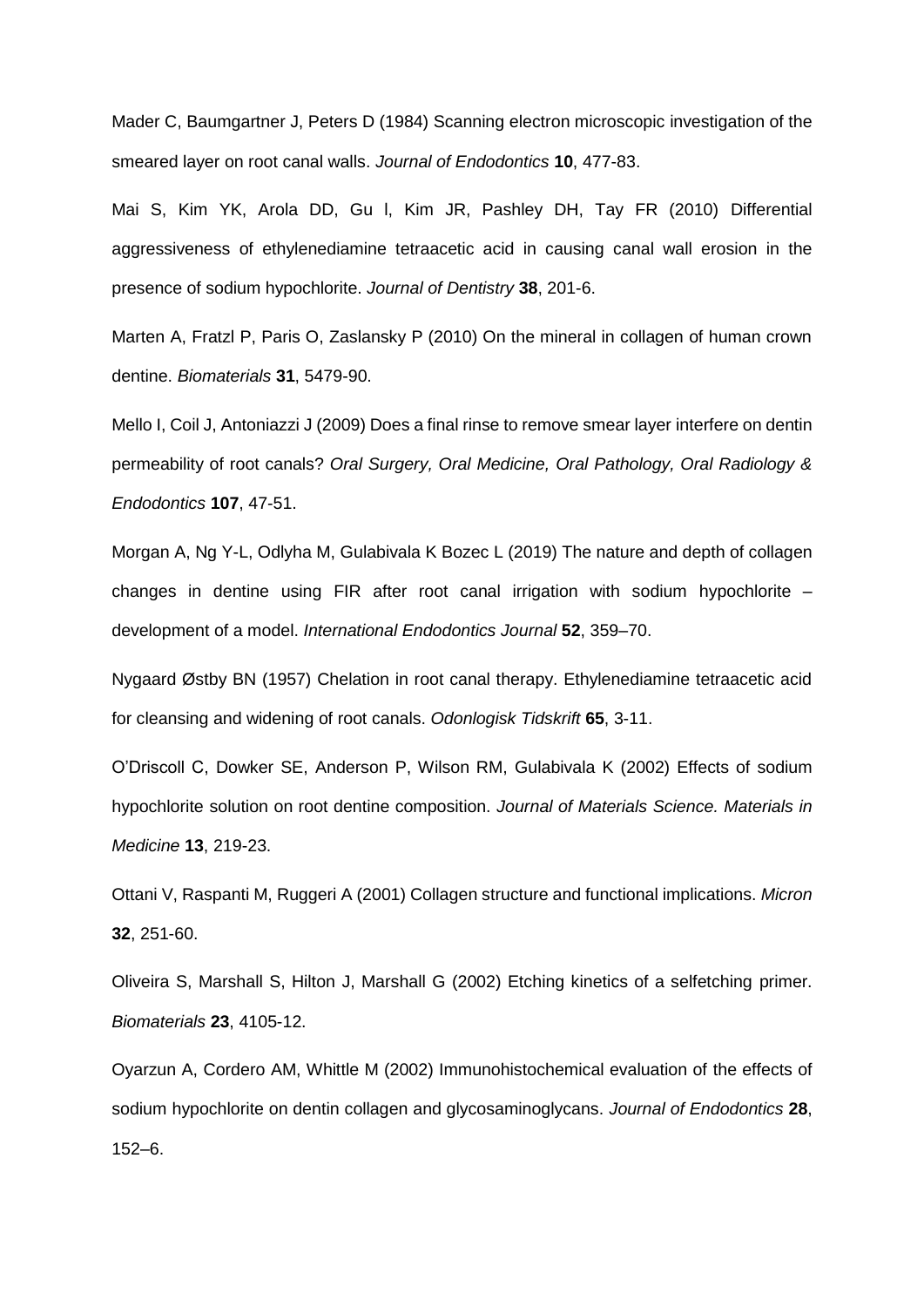Pascon FM, Kantovitz KR, Soares LE, Santo AM, Martin AA, Puppin-Rontani RM (2012) Morphological and chemical changes in dentin after using endodontic agents: Fourier transform raman spectroscopy, energy-dispersive x-ray fluorescence spectrometry, and scanning electron microscopy study. *Journal of biomedical optics* **17,** 075008.

Rajasingham R, Ng Y-L, Knowles JC, Gulabivala K (2010) The effect of sodium hypochlorite and EDTA irrigation, individually and in alternation, on tooth surface strain. *International Endodontic Journal* **43,** 31-40.

Ramírez-Bommer C, Gulabivala K, Ng Y-L, Young A (2018) Estimated depth of apatite and collagen degradation in human dentine by sequential exposure to sodium hypochlorite and EDTA: a quantitative FTIR study. *International Endodontic Journal* **51**, 469-78.

Sakae T, Mishima H, Kozawa Y (1988) Changes in bovine dentin material with sodium hypochlorite treatment. *Journal of Dental Research* **67**, 1229-34.

Sim TP, Knowles JC, Ng Y-L, Shelton J, Gulabivala K (2001) Effect of sodium hypochlorite on mechanical properties of dentine and tooth surface strain. *International Endodontic Journal* **34**, 120-32.

Slutzky-Goldberg I, Maree M, Liberman R, Heling I (2004) Effect of sodium hypochlorite on dentin microhardness. *Journal of Endodontics* **30**, 880-2.

Strawn S, White J, Marshall G, Gee L, Goodis HE, Marshall SJ (1996) Spectroscopic changes in human dentine exposed to various storage solutions shortterm. *Journal of Dentistry* **24**, 417- 23.

Surapipongpuntr P, Duangcharee W, Kwangsamai S, Ekka A (2008) Effect of root canal irrigants on cervical dentine permeability to hydrogen peroxide. *InternationalEndodontic Journal* **41,** 821-7.

Tani C, Finger WJ (2002) Effect of smear layer thickness on bond strength mediated by three all-in-one self-etching priming adhesives. *The Journal of AdhesiveDentistry* **4**, 283-9.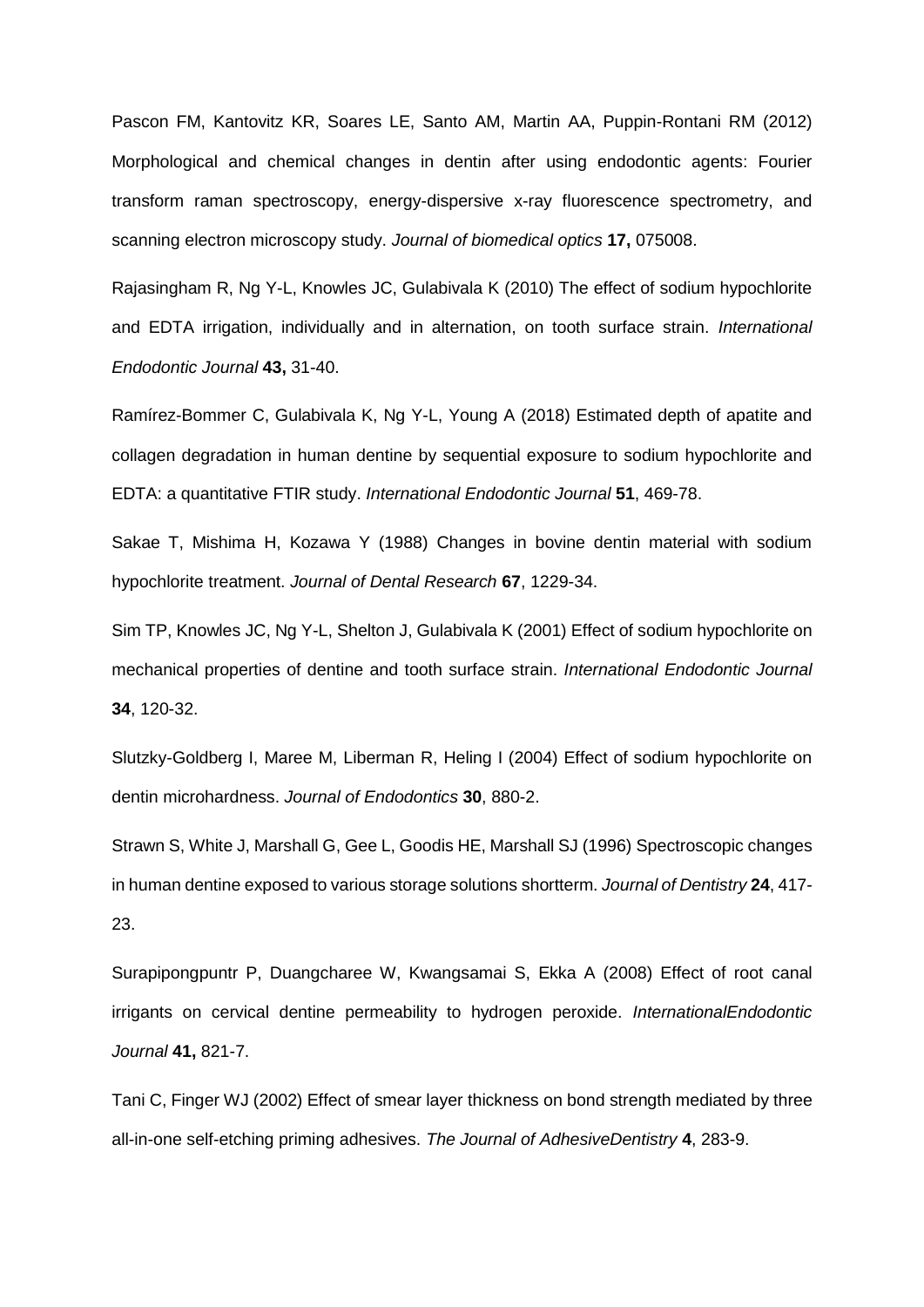Tao L, Anderson RW, Pashley DH (1991) Effect of endodontic procedures on root dentin permeability. *Journal of Endodontics* **17**, 583-8.

Tartari T, Bachman L, Maliza AGA, de Andrade FB, Duarte AH, Bramante CV (2016) Tissue dissolution and modifications in dentin composition by different sodium hypochlorite concentrations. *Journal of Applied Oral Sciences* **24**, 291-8.

Tartari T, Bachman L, Zancan RF, Vivan RR, Duarte MAH, Bramante CM (2017) Analysis of the effects of several decalcifying agents alone and in combination with sodium hypochlorite on the chemical composition of dentine. *International Endodontic Journal* **50**, 1-13; doi:10.1111/iej.12764.

Verdelis K, Eliades G, Oviir T, Margelos J (1999) Effect of chelating agents on the molecular composition and extent of decalcification at cervical, middle and apical root dentin locations. *Endodontics & Dental Traumatology*. **15,** 164-70.

von der Fehr FR, Östby BN (1963) Effect of edtac and sulfuric acid on root canal dentine. *Oral Surgery, Oral Medicine, Oral Pathology* **16,** 199-205.

Zhang K, Kim YK, Cadenaro M, Bryan TE, Sidow SJ, Loushine RJ, Ling JQ, Pashley DH, Tay FR. (2010a) Effects of different exposure times and concentrations of sodium hypochlorite/ethylenediaminetetraacetic acid on the structural integrity of mineralized dentin. *Journal of Endodontics* **36**, 105-9.

Zhang K, Tay FR, K YK, Mitchell JK, Kim JR, Carrilho M, Pashley DH, Ling JQ (2010b) The effect of initial irrigation with two different sodium hypochlorite concentrations on the erosion of instrumented radicular dentin. *Dental Materials* **26**, 514-23.

Zou L, Shen Y, Li W, Haapasalo M (2010) Penetration of sodium hypochlorite into Dentin. *Journal of Endodontics* **36**, 793-6.

Zaslansky P, Currey JD, Fleck C (2016) Learning from evolutionary optimization: what are the toughening mechanisms good for in dentine, a non-repairing bone tissue? *Bioinspiration and Biomimetics* **11**, doi:1088/1748-3190/11/5/051003.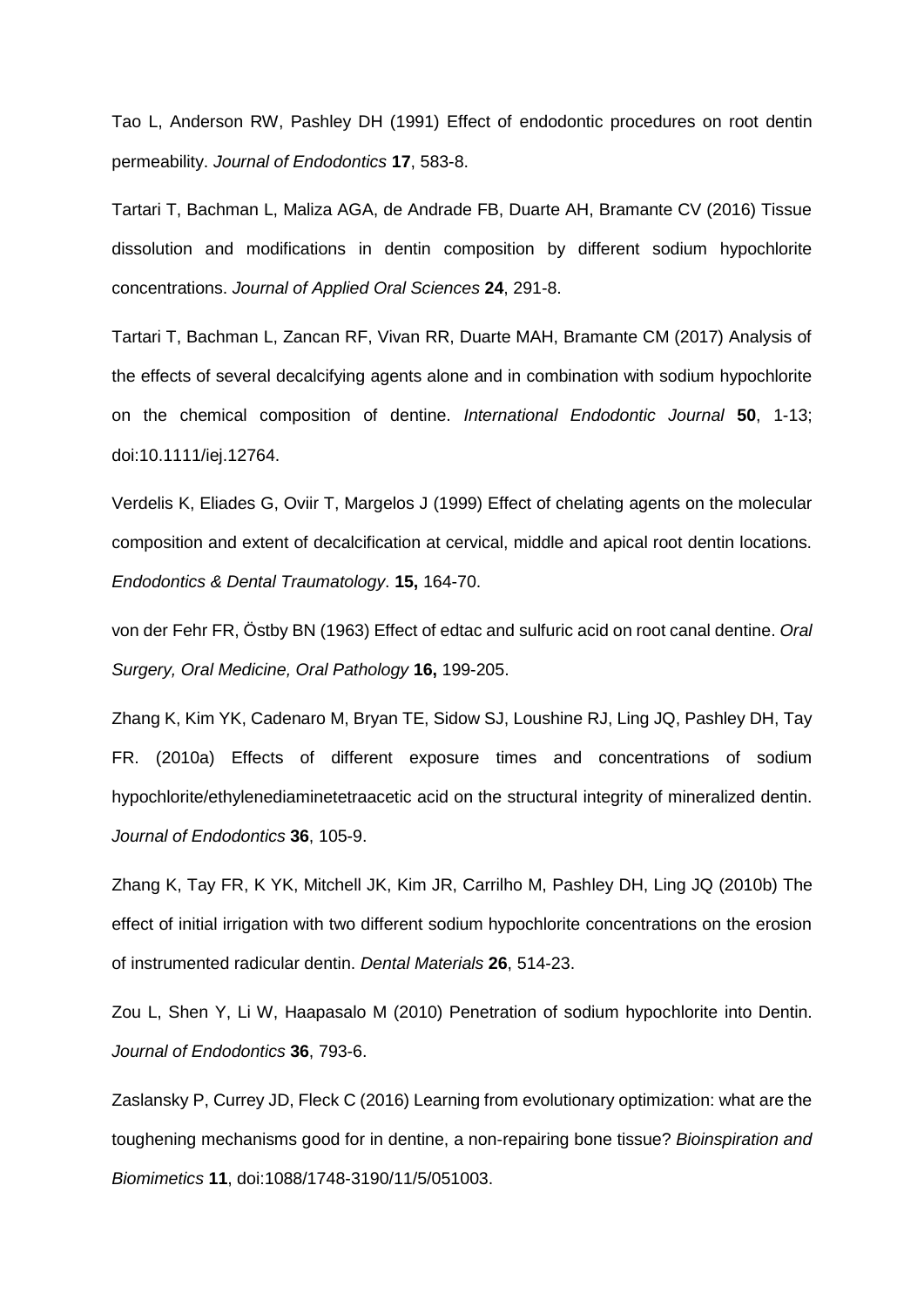|                                                              | <b>Saline</b><br>(Control)<br>$(n = 7)$ | 5% NaOCI<br>$(n = 21)$ | <b>5% NaOCI &amp;</b><br><b>17% EDTA</b><br>$(n = 7)$ |
|--------------------------------------------------------------|-----------------------------------------|------------------------|-------------------------------------------------------|
| Mature roots without periodontal<br>involvement ( $n = 21$ ) | $2.3 \pm 0.4$ mm                        | $2.3 \pm 0.5$ mm       | $2.2 \pm 0.2$ mm                                      |
| Mature root with periodontal<br>involvement ( $n = 7$ )      | 0                                       | $2.6 \pm 0.4$ mm       | 0                                                     |
| Immature roots $(n = 7)$                                     | 0                                       | $2.1 \pm 0.2$ mm       | 0                                                     |

Table 1. The mean±SD dentine thickness (mm) in the control and experimental groups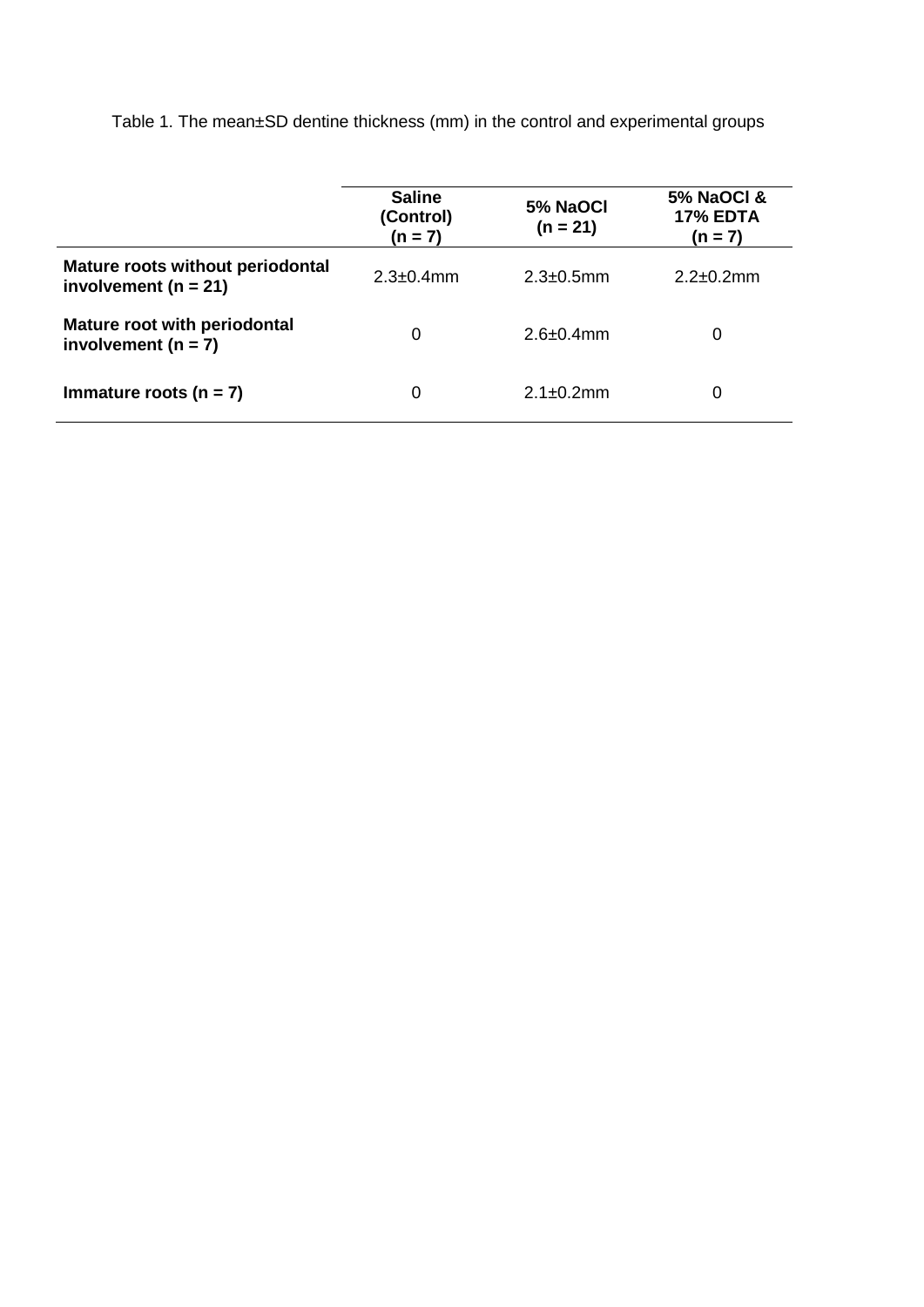Table 2. Comparison of mean absorbance ratios for amide I/phosphate and amide II/phosphate in saline or NaOCl irrigated samples before and after surface EDTA treatment

|               |                 |       | <b>Amide I/phosphate</b> |       |                   |              | Amide II/phosphate |       |                   |  |  |
|---------------|-----------------|-------|--------------------------|-------|-------------------|--------------|--------------------|-------|-------------------|--|--|
|               |                 |       | <b>Before EDTA</b>       |       | <b>After EDTA</b> |              | <b>Before EDTA</b> |       | <b>After EDTA</b> |  |  |
|               |                 | Outer | <b>Inner</b>             | Outer | <b>Inner</b>      | <b>Outer</b> | <b>Inner</b>       | Outer | <b>Inner</b>      |  |  |
| <b>Saline</b> | Mean            | 0.306 | 0.307                    | 0.306 | 0.307             | 0.276        | 0.275              | 0.252 | 0.262             |  |  |
|               | <b>S.D.</b>     | 0.068 | 0.065                    | 0.068 | 0.065             | 0.085        | 0.095              | 0.032 | 0.020             |  |  |
|               | <i>*P</i> value |       | 0.9                      |       | 0.2               | 0.9          |                    |       | 0.3               |  |  |
| <b>NaOCI</b>  | Mean            | 0.307 | 0.304                    | 0.320 | 0.245             | 0.255        | 0.250              | 0.252 | 0.195             |  |  |
|               | <b>S.D.</b>     | 0.056 | 0.054                    | 0.048 | 0.029             | 0.053        | 0.047              | 0.032 | 0.020             |  |  |
|               | <i>*P</i> value |       | 0.5                      |       | 0.03              |              | 0.5                |       | 0.03              |  |  |

**\*P values for Wilcoxon signed rank tests comparing the outer versus absorbance ratios for amide I or amide II over phosphate**